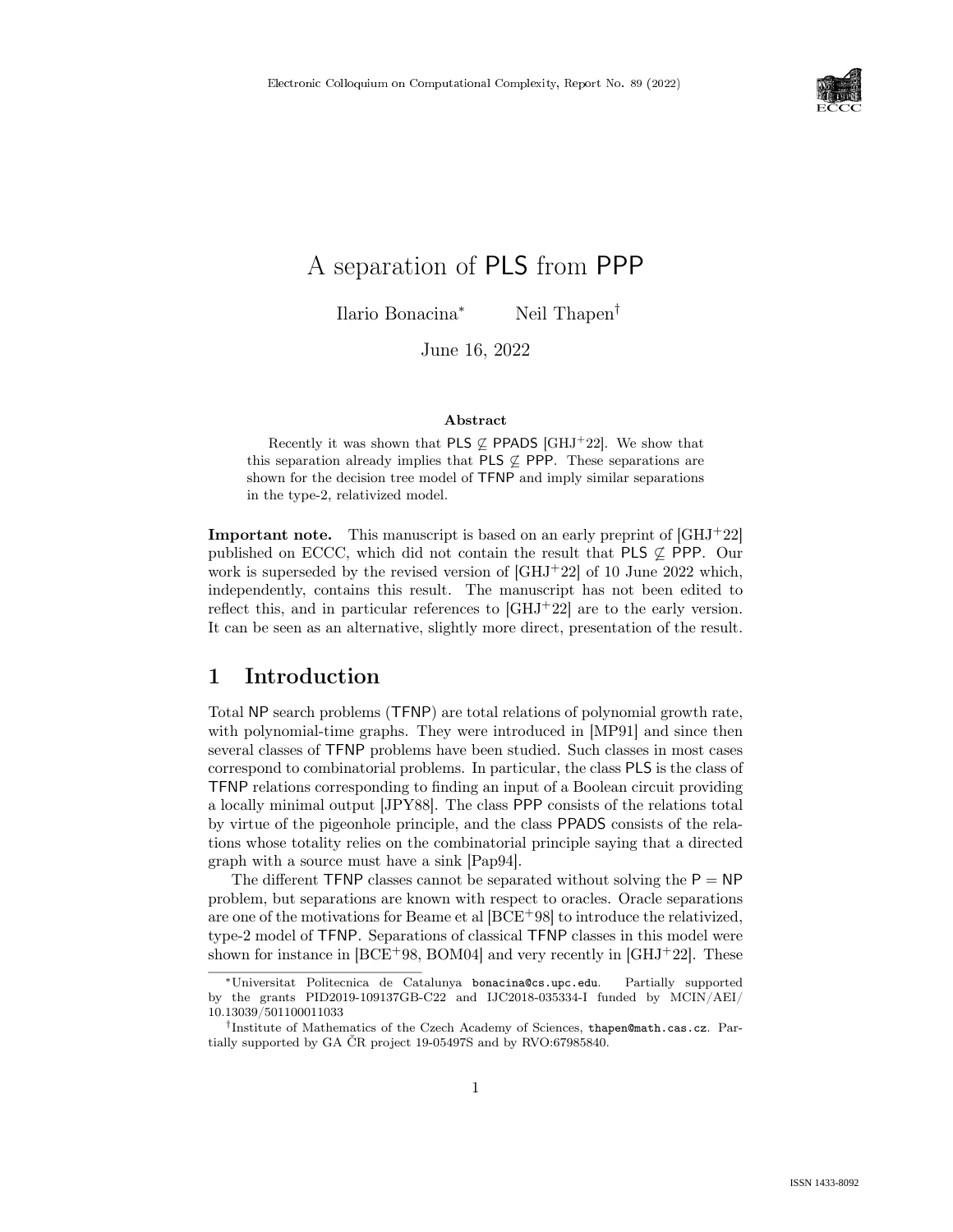tend to work with a decision tree model of TFNP and to derive separations from proof complexity lower bounds. We denote TFNP classes in the decision tree model with a superscript *dt* . Separations in the decision tree model immediately imply similar separation between the corresponding classes in the type-2 model of TFNP in which separations are usually stated, which is essentially the uniform, machine model of which decision tree TFNP is the nonuniform version.

We show that the non-reducibility of PLS to PPP, the remaining open relation between these classical classes, follows from the non-reducibility of PLS to PPADS shown in [GHJ+22] together with a standard construction on PPP given by trees, which was used in  $[BCE<sup>+</sup>98]$  to show that PPA is not reducible to PPP, and in [BOM04] to show that PLS is not reducible to PPP by a limited kind of reduction. The separation from  $\left[\text{GHJ}^+22\right]$  is the following.

Proposition 1.1 ([GHJ<sup>+</sup>22, Corollary 1]).  $\mathsf{PLS}^{dt} \not\subseteq \mathsf{PPADS}^{dt}$ .

This paper should be read as an extension of  $\left[ \text{GHJ}^{+}22 \right]$ . However it is also intended to be somewhat self-contained, so we will repeat some definitions and only really use a proof complexity lower bound from [GHJ<sup>+</sup>22]. Our main result is the following separation.

Theorem 1.2.  $\mathsf{PLS}^{dt} \not\subseteq \mathsf{PPP}^{dt}$ .

Organization of the paper. In Section 2 we provide the necessary definitions of the TFNP classes we use, and of the notion of reduction between search problems. Section 3 contains the main technical contribution of this paper and how it implies  $PLS^{dt} \not\subseteq PPP^{dt}$ . In Section 4 we give a more self-contained argument for the separation proven in Section 3, introducing the Sherali-Adams proof system and showing how the Sherali-Adams lower bound in [GHJ<sup>+</sup>22] implies PLS*dt* ∕⊆ PPP*dt* . Appendix A contains some folklore reductions between total search problems.

**Notation.** In general we try to use similar notation to [GHJ+22]. For  $n \in \mathbb{N}$ we let  $[n] := \{1, 2, \ldots, n\}$ . When writing  $\log n$  we always mean  $\lceil \log n \rceil$ . We write polylog(*n*) for the set of functions  $f : \mathbb{N} \to \mathbb{N}$  of polylogarithmic growth rate in *n*, that is, such that  $f(n) \in O(\log^c n)$  for some  $c \in \mathbb{N}$ . Similarly we write write  $qpoly(n)$  for the functions of quasipolynomial growth rate in *n*, that is, such that  $\log f(n) \in \text{polylog}(n)$ . We will sometimes identify a tree T with its set of branches, and will write  $T[h]$  for the set of branches in  $T$  labelled with  $h$ , and  $T[\neg h]$  for the set of branches not labelled with *h*.

## 2 The decision tree model of TFNP

### 2.1 Search problems

Most of the definitions in this section are taken from, or modelled after, those in  $[GHJ^+22]$ , with some minor changes to the notation.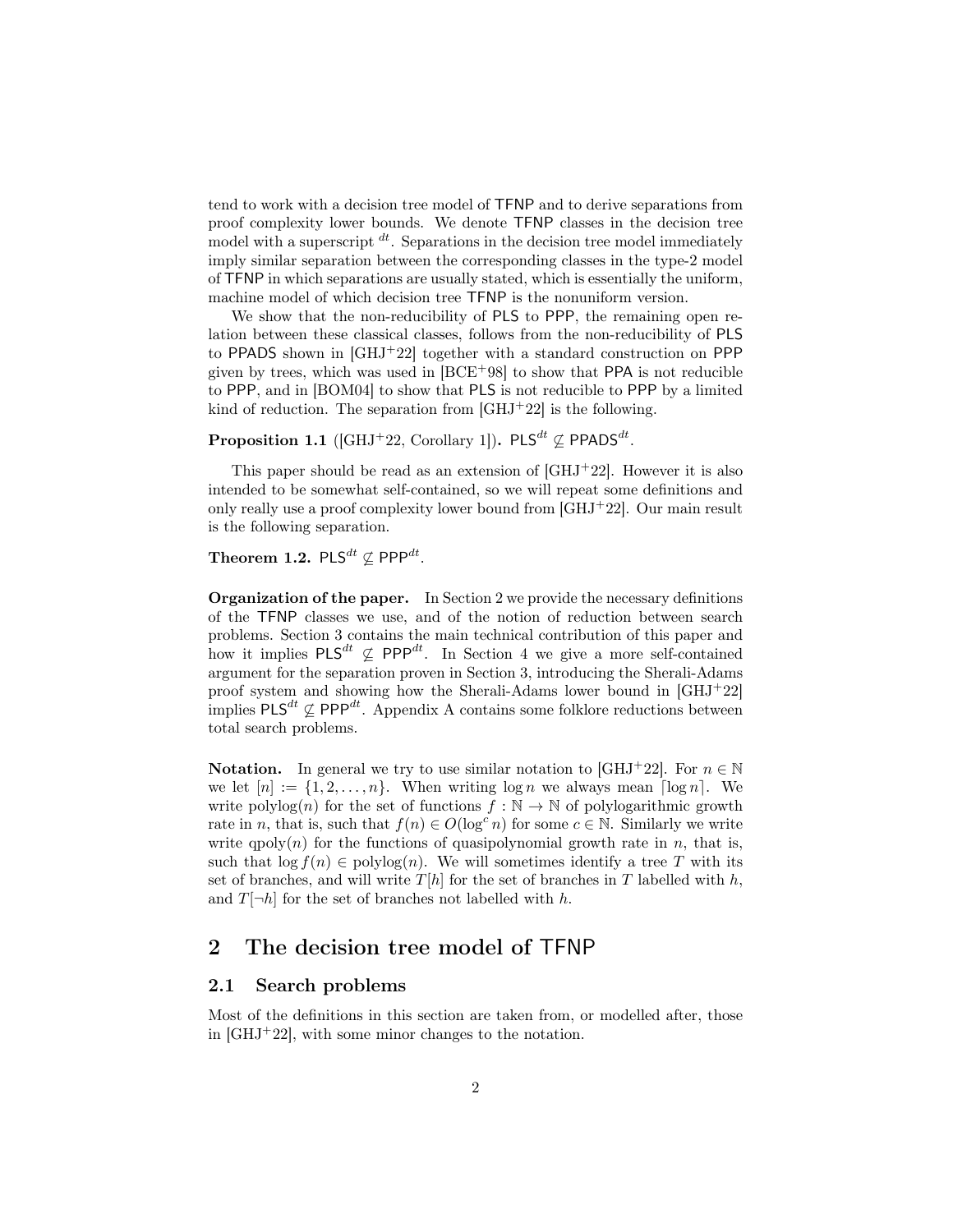**Definition 2.1.** *A* total search problem *is a sequence*  $R = (R_n)_{n \in \mathbb{N}}$  *of relations*  $R_n \subseteq \{0,1\}^{m_n} \times \mathcal{O}_n$ , where  $m_n \in \mathbb{N}$ , each  $\mathcal{O}_n$  is a finite set, and for all  $x \in \{0,1\}^{m_n}$  *there is some*  $y \in \mathcal{O}_n$  *such that*  $(x, y) \in R_n$ *.* 

We will also call a single relation  $R_n$  in such a sequence a total search problem. In this context the string *x* is an *instance* of the problem and any *y* with  $(x, y) \in R_n$  is a *solution* of the instance. Typically x codes some combinatorial structure for which *n* is a natural size parameter, such as a function  $[n] \rightarrow [n]$ .

**Definition 2.2** (TFNP<sup>dt</sup>). A total search problem is in TFNP<sup>dt</sup> if  $m_n$  is at most *quasipolynomial* in *n and, for each*  $y \in O_n$ *, there is a decision tree*  $T_y$  *of depth* polylog(*n*)*, querying x and deciding whether*  $(x, y) \in R_n$ *.* 

We introduce the five total search problems we will use in this note. The first is PIGEON, which defines the class  $\mathsf{PPP}^{dt}$  (see page 5 for what this means).

**PIGEON**<sub>n</sub>. An instance  $x \in \{0,1\}^{(n+1)\log n}$  encodes a function  $F : [n+1] \to [n]$ . A solution is a pair  $(i, j) \in [n + 1] \times [n + 1]$  with  $i \neq j$  and  $F(i) = F(j)$ .

The next two problems  $\text{SINK-OF-LINE}_n$  and  $\text{LEFTPIGEDN}$  are equivalent to each other, as we will show, and both define the class  $PPADS<sup>dt</sup>$  (see page 5).

**SINK-OF-LINE**<sub>n</sub>. An instance  $x \in \{0,1\}^{2n \log n}$  encodes functions  $S : [n] \to [n]$ and  $P : [n] \to [n]$ , together describing a directed graph on [*n*] which has an edge  $(u, v)$  if  $S(u) = v$  and  $P(v) = u$ . The out-degree of *u* is 1 if  $P(S(u)) = u$ and otherwise 0. The in-degree of *v* is 1 if  $S(P(v)) = v$  and otherwise 0. The solutions are

- 1 if it is not a source, that is, if it has out-degree 0 or in-degree 1
- Any  $u \in [2, n]$  if it is a sink, that is, has in-degree 1 and out degree 0.

**LEFTPIGEON**<sub>n</sub>. An instance  $x \in \{0,1\}^{(2n+1)\log(n+1)}$  encodes two functions  $F : [n+1] \rightarrow [n]$  and  $G : [n] \rightarrow [n+1]$ . A solution is any  $u \in [n+1]$  with  $G(F(u)) \neq u$ .

LEFTPIGEON was introduced in [BJ12]. The reason for the name is that  $G$ is a kind of left-inverse of *F*. It is total because if  $F(u) = F(u')$  for distinct  $u, u'$ , then either *u* or *u'* is a solution to LEFTPIGEON<sub>n</sub>.

The last two problems SINK-OF-DAG and ITER are equivalent to each other, as we will show, and both define the class  $PLS^{dt}$  (see page 5).

**SINK-OF-DAG**<sub>n</sub>. An instance  $x \in \{0,1\}^{n^2 \log(n+1)}$  encodes a function  $S : [n] \times [n] \rightarrow ([n] \cup \{null\})$ , which describes a directed graph on a grid with edges from  $(i, j)$  to  $(i + 1, S(i, j))$  (unless  $S(i, j) = \text{null}$ ). A solution is a pair in  $[n] \times [n]$  of one of the forms

- $(1, 1)$  if  $S(1, 1) = \text{null}$
- $(n, j)$  if  $S(n, j) \neq \text{null}$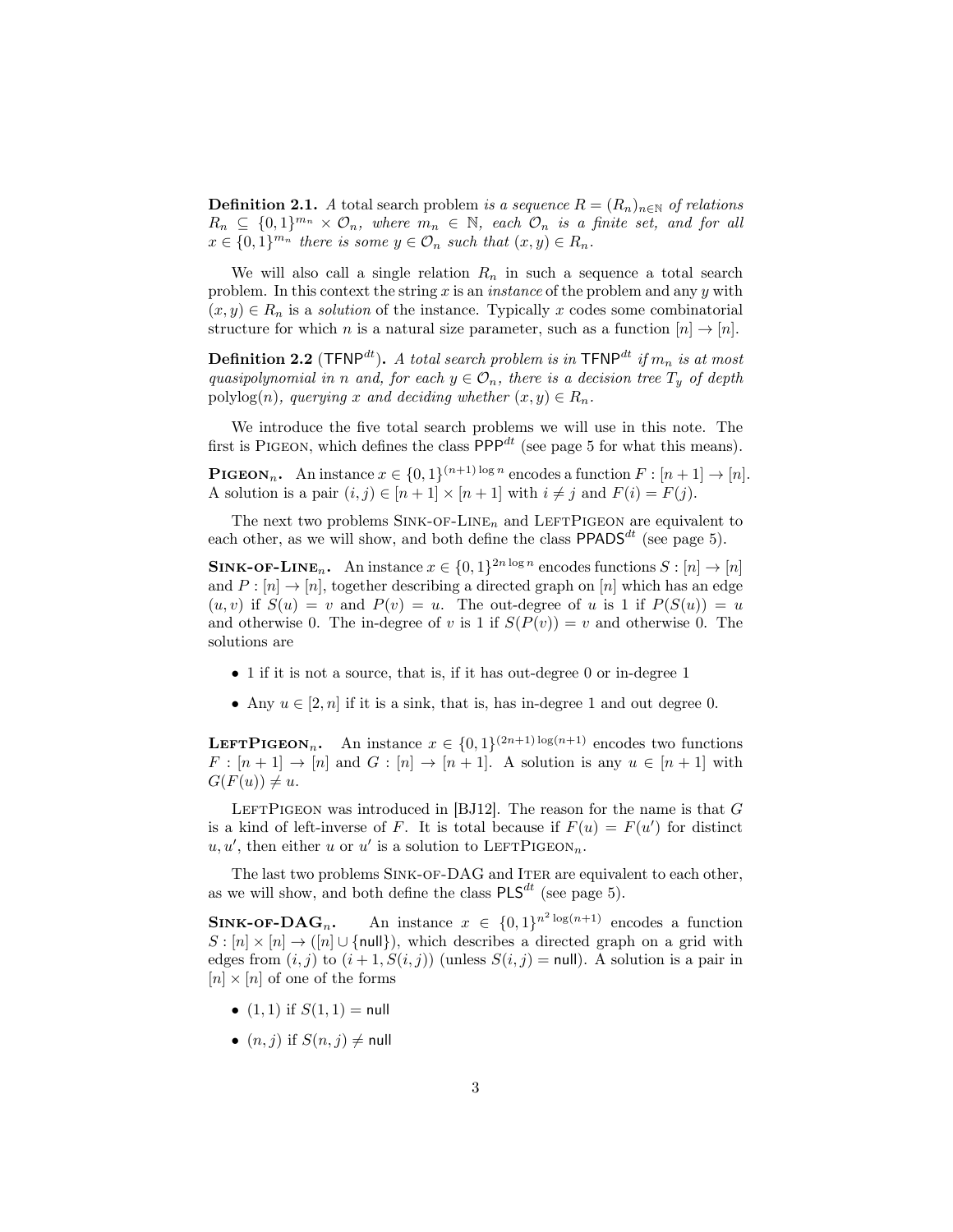•  $(i, j)$  with  $i < n$  if  $S(i, j) \neq \text{null}$  and  $S(i + 1, S(i, j)) = \text{null}$ .

**ITER**<sub>n</sub>. An instance  $x \in \{0,1\}^{n \log n}$  encodes a function  $S : [n] \to [n]$  such that  $S(u) \geq u$  for every  $u \in [n]$ . A solution is

- 0 if  $S(1) = 1$
- $u \in [n]$  if  $S(u) > u$  and  $S(S(u)) = S(u)$ .

ITER was used to characterize PLS in [BOM04]. It was introduced as the *iteration principle* in [BK94], in the context of bounded arithmetic.

#### 2.2 Reductions

**Definition 2.3.** Let  $R_m \subseteq \{0,1\}^r \times \mathcal{O}_R$  and  $S_n \subseteq \{0,1\}^s \times \mathcal{O}_S$  be two total *search problems.* We say that  $R_m$  is reducible to  $S_n$  if there exists a pair of *functions*  $f: \{0,1\}^r \to \{0,1\}^s$  *and*  $g: \{0,1\}^r \times \mathcal{O}_S \to \mathcal{O}_R$  *satisfying* 

$$
(f(x), y') \in S_n \longrightarrow (x, g(x, y')) \in R_m
$$

*for* all  $x \in \{0,1\}^r$  and all  $y' \in \mathcal{O}_S$ . The reduction has depth *d if* 

- *• Each bit of f*(*x*) *is computable by a depth-d decision tree*
- For every  $y' \in \mathcal{O}_S$ , the function  $x \mapsto g(x, y')$  is computable by a depth-d *decision tree.*

*If*  $R_m$  *is reducible to*  $S_n$  *by a depth-d reduction we write*  $R_m \leq_d S_n$ *.* 

*If* we omit the subscript and write simply *e.g.*  $R_{n^2} \leq S_n$ , this means that the *depth of the reduction is* polylogarithmic *in n, or in some other size parameter which will be clear from the context.*

**Proposition 2.4.** If 
$$
R_m \leq_d S_n
$$
 and  $S_n \leq_e T_\ell$ , then  $R_n \leq_{d(e+1)} T_\ell$ .

**Definition 2.5.** Let R and S be total search problems in  $\text{TFNP}^{dt}$ . We say R is reducible to *S if for each n there is*  $m \in \text{qpoly}(n)$  *such that*  $R_n$  *is reducible to*  $S_m$  *by a* polylog(*n*)*-depth reduction.* We write this as  $R \leq S$ *. If* also  $S \leq R$ *we say R and S are* equivalent*.*

Note that  $R \leq S$  is equivalent to the condition  $S^{dt}(R) = \text{polylog}(n)$  of [GHJ<sup>+</sup>22], which expresses that for all *n* there are reductions  $R_n \leq d$  *S<sub>m</sub>* for some *m*, *d* satisfying  $\log m + d \leq \text{polylog}(n)$ .

The next proposition recalls some reductions between search problems. The proofs of these are essentially folklore and are postponed to Appendix A.

Proposition 2.6. LEFTPIGEON *is equivalent to* SINK-OF-LINE. ITER *is equivalent to* SINK-OF-DAG*. In particular,* SINK-OF-DAG<sub>*n*</sub>  $\leq$  ITER<sub>*n*</sub>2</sub>*.* 

We can now define the three subclasses of TFNP*dt* that we focus on.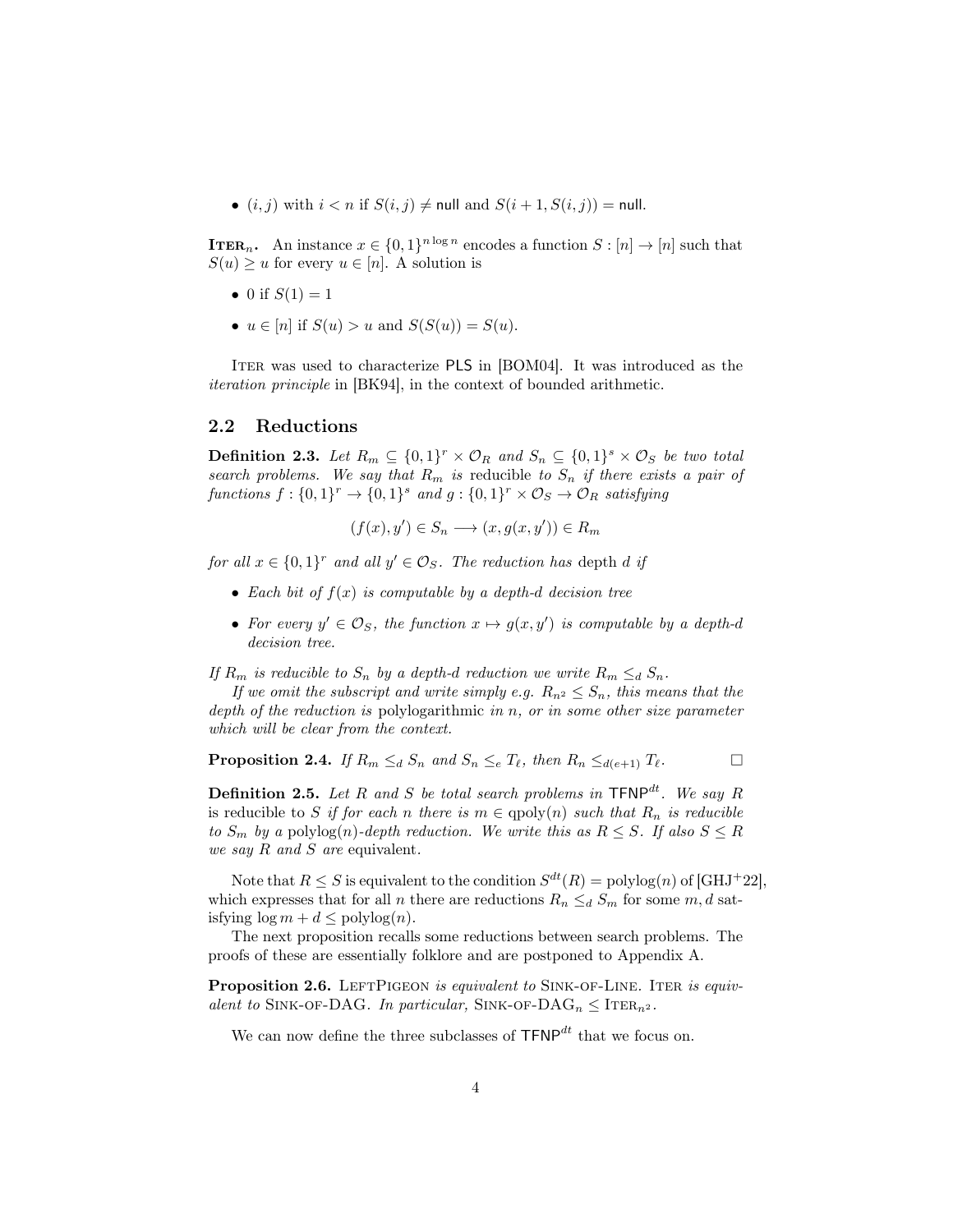- $\bullet$  PPP<sup>*dt*</sup> := {*R*  $\in$  TFNP<sup>*dt*</sup> : *R*  $\leq$  PIGEON}
- $\bullet$  PPADS<sup>*dt*</sup> := {*R* ∈ TFNP<sup>*dt*</sup> : *R* ≤ SINK-OF-LINE}
- $PLS^{dt} := \{ R \in \text{TFNP}^{dt} : R \leq \text{SINK-OF-DAG} \}$

We say that PIGEON is complete for  $\mathsf{PPP}^{dt}$ , and so on. By Propositions 2.6 and 2.4, these classes do not change if we replace SINK-OF-LINE with LEFTPIGEON or replace SINK-OF-DAG with ITER.

### 3 From PIGEON to LEFTPIGEON

The main technical contribution of this paper is the following lemma.

**Lemma 3.1.** If ITER<sub>*m*</sub>  $\leq_d$  PIGEON<sub>*n*</sub> *then* ITER<sub>*m*</sub>  $\leq_e$  LEFTPIGEON<sub>*n*</sub>, *where*  $e \in \text{poly}(d, \log m, \log n)$ .

Before proving the lemma we show how it implies our main result.

 $\textbf{Lemma 3.2.}$  *If*  $\text{PLS}^{dt}$  ⊆  $\text{PPP}^{dt}$  *then*  $\text{PLS}^{dt}$  ⊆  $\text{PPADS}^{dt}$ *.* 

*Proof.* Suppose that  $PLS^{dt} \subseteq PPP^{dt}$ , that is, for all *n* there exist  $m \in qpoly(n)$ with the property that  $ITER_n \n\leq$  PIGEON<sub>*m*</sub>. By Lemma 3.1 it follows that  $ITER_n \leq LEFTHGEON_m$ . Since ITER is complete for  $PLS^{dt}$  and LEFTPIGEON is complete for  $\mathsf{PPADS}^{dt}$  this means that  $\mathsf{PLS}^{dt} \subseteq \mathsf{PPADS}^{dt}$ .

An immediate corollary of this and Proposition 1.1 is that  $PLS^{dt} \nsubseteq PPP^{dt}$ . However we will give a more self-contained proof of this separation in the next section, deriving it from a proof-complexity lower bound in [GHJ<sup>+</sup>22].

The proof of Lemma 3.1 takes up the rest of this section. Fix *n, m, d*. We will need to talk a lot about partial instances of  $\text{ITER}_m$  of a certain kind, so we introduce a special word for them:

**Definition 3.3.** A structure  $\alpha$  *is a partial function*  $S : [m] \rightarrow [m]$  *satisfying*  $S(v) > v$  wherever  $S(v)$  *is defined.* If  $S(v) = v$  *we say there is a* loop *at v*.  $If S(v) > v$  *we say there is a* jump *at v. The set of solutions of*  $\alpha$  *is defined by:* 

- *•* 0 *is a solution, if there is a loop at* 1
- $v \in [m]$  is a solution if it is a jump leading to a loop, that is, if  $S(v) > v$  $and S(S(v)) = S(v).$

A total structure is then the same as an instance of Iter*m*, modulo issues of coding. We could have used simply *S* as the name for a structure, rather than distinguishing *S* and  $\alpha$ , but we find it useful to have the symbol *S* as a common language when talking about different structures.

Given two structures  $\alpha$  and  $\beta$ , we say  $\alpha$  *extends*  $\beta$  if  $\beta \subset \alpha$ . We say that  $\alpha, \beta$ are *consistent* if they agree on the value of  $S(v)$  wherever they both define it. Note that the presence or absence of a solution does not appear in the definition of consistency.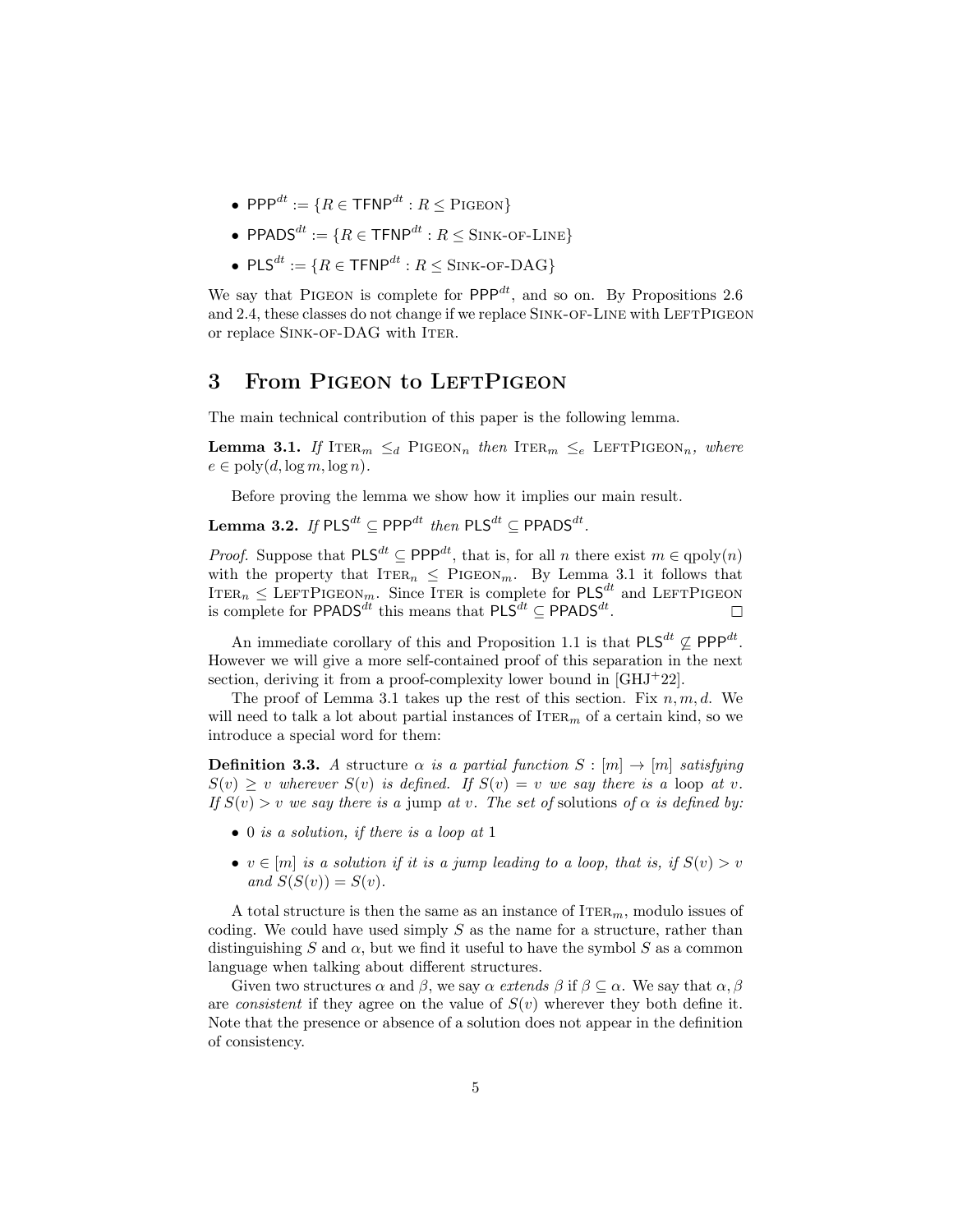Suppose  $(f, g)$  is the depth-*d* reduction of ITER<sub>*m*</sub> to PIGEON<sub>*n*</sub>. That is, for any instance  $x \in \{0,1\}^{m \log(m)}$  of ITER<sub>*m*</sub>, the string  $f(x)$  is an instance of PIGEON<sub>n</sub> and defines a map  $F : [n+1] \to [n]$ , such that from any collision in F we can use *g* to recover a solution to our instance *x* of ITER<sub>*m*</sub>.

For each pigeon  $p \in [n+1]$  the value of  $F(p)$  is coded by at most  $\log n$ bits of  $f(x)$ , and each bit of  $f(x)$  can be computed by a depth-*d* tree querying the bits of *x*. So from  $\log n$  of these we can construct a single tree  $T_p$  which computes  $F(p)$ . However, we construct  $T_p$  so that it does not query individual bits of *x*, but rather makes queries of the form " $S(v) = ?$ " for  $v \in [m]$ , and is guaranteed an answer  $u \in [m]$  with  $u \geq v$ . This tree has depth at most  $d \log n$ , that is, along every branch at most *d* log *n* queries of this form are made. Each branch is labelled with a hole  $h \in [n]$ , and each branch can be identified with the structure given by the queries and replies along it.

**Definition 3.4** (*i*-safe). *For*  $i \geq 0$ , *a structure*  $\alpha$  *is i*-safe *if* 

- *1.* α *does not contain a solution, and*
- *2.*  $S(w)$  *is undefined in*  $\alpha$  *at at least i many points*  $w > v$ *, where v is rightmost end of a jump*. That *is, v is the maximum*  $S(u)$  *such that u is a jump, or*  $v$  *is* 1 *if*  $\alpha$  *contains no jumps.*

**Lemma 3.5.** Let  $\alpha$  be a structure. The following are equivalent:

- *1.* α *is i-safe*
- *2. for any adaptive sequence of queries to S of length i or less, there are replies* by which we can extend  $\alpha$  such that at the end  $\alpha$  still contains no *solution.*

*Proof.* To show that 1. implies 2. it is enough to show that, if  $\alpha$  is *i*-safe for  $i \geq 1$ , then we can extend  $\alpha$  with a reply to any query, such that the result is  $(i-1)$ -safe. Suppose " $S(u) = ?$ " is queried. If *u* is the end of a jump, or  $u = 1$ , reply with the smallest  $w > u$  such that  $S(w)$  is not defined; otherwise reply with *u*, forming a loop at *u*.

To show that 2. implies 1., consider the sequence of queries that starts at the rightmost end *v* of a jump and make *i* queries  $S(v)$ ,  $S(S(v))$ , ...,  $S^{i}(v)$ . The replies must be an increasing sequence of *i* points in [*m*]. None of these points is a jump in  $\alpha$ , since we start at *v*, and none of them is a loop in  $\alpha$ , as otherwise extending  $\alpha$  with these replies would add a solution. Hence we have found *i* undefined points above *v*. П

Recall that we use the notation  $T[h]$  to mean the set of branches in  $T$  labelled *h*, and  $T[\neg h]$  to mean the set of branches not labelled *h*.

**Lemma 3.6.** Suppose  $\beta \in T_p[h]$  and  $\beta' \in T_{p'}[h]$ , for a hole *h* and distinct  $p$ *igeons*  $p \neq p'$ . Then  $no$   $(d+2)$ -safe structure extends both  $\beta$  and  $\beta'$ .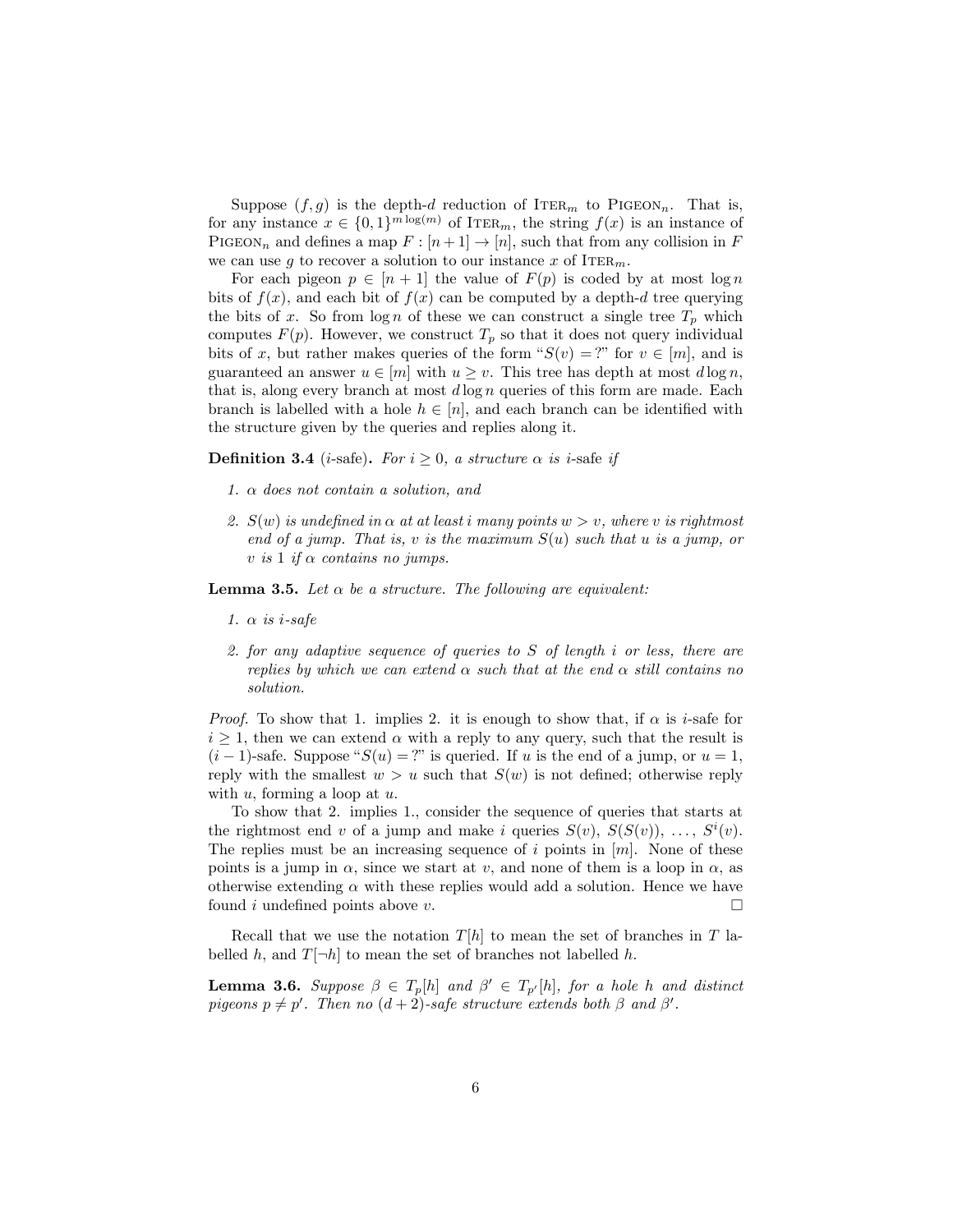*Proof.* Suppose for a contradiction that there is a  $(d+2)$ -safe structure  $\alpha$  extending both  $\beta$  and  $\beta'$ . Then, by the construction of the trees  $T_p$ , in any instance  $x$ of ITER<sub>*m*</sub> extending  $\alpha$ , the pigeons *p* and *p'* both go to hole *h* in the corresponding instance  $f(x)$  of PIGEON<sub>n</sub>. Thus  $g(x,(p,p'))$  is a solution of x, which can be computed by making at most *d* queries to bits of *x*. However since  $\alpha$ is  $(d+2)$ -safe we can construct such an x in which the output of g is not a solution, by using Lemma 3.5 to extend  $\alpha$  with  $d$  queries to compute  $g$ , then two more queries to check whether the output of *g* is a solution (that is, a jump followed by a loop), and finally extending the resulting structure arbitrarily to an instance  $x$  of  $IrER_m$ .  $\Box$ 

We now extend each tree  $T_p$  to a tree  $T_p^*$  by carrying out the following steps for each branch  $\beta$  in  $T_p$ .

- 1. Let  $v_1 < v_2 < \cdots < v_\ell$  be the elements of the set  $\{S(u): u \text{ a jump in } \beta\}.$
- 2. At the end of  $\beta$ , first query  $S(v_i)$  for  $i = 1, \ldots, \ell 1$ .
- 3. Then, for the largest element  $v_{\ell}$  query in turn  $S(v_{\ell}), S(S(v_{\ell})), \ldots, S^{d+3}(v_{\ell}).$ If  $\beta$  had no jumps, start these queries at 1 instead of  $v_{\ell}$ .
- 4. If the resulting branch is not  $(d+2)$ -safe, label it with a symbol UNSAFE. Otherwise label it with the same hole  $h$  as  $\beta$  was labelled with.

We call the trees  $T_p^*$  *extended pigeon trees.* They have depth at most  $t :=$  $2d \log n + d + 3.$ 

**Lemma 3.7.** Suppose  $\beta_1^* \in T_p^*[h]$  and  $\beta_2^* \in T_{p'}^*[h]$ , for a hole *h* and distinct  $p$ *igeons*  $p \neq p'$ . Then  $\beta_1^*$  and  $\beta_2^*$ , considered as structures, are inconsistent.

*Proof.* Let  $\beta_1$  and  $\beta_2$  be the branches in the original trees  $T_{p_1}$  and  $T_{p_2}$  which  $\beta_1^*$  and  $\beta_2^*$  are extensions of. Since  $\beta_1^*$  and  $\beta_2^*$  are labelled with a hole *h* rather than with UNSAFE, all four structures  $\beta_1$ ,  $\beta_2$ ,  $\beta_1^*$  and  $\beta_2^*$  are  $(d+2)$ -safe.

Suppose for a contradiction that  $\beta_1^*$  and  $\beta_2^*$  are consistent. Then so are  $\beta_1$ and  $\beta_2$ . But, by Lemma 3.6, the structure  $\beta_1 \cup \beta_2$  is not  $(d+2)$ -safe. We now consider two cases, based on which part of Definition 3.4 of " $(d+2)$ -safe" fails for  $\beta_1 \cup \beta_2$ .

*Part 1 fails*. There is a solution in  $\beta_1 \cup \beta_2$ . The solution cannot be a loop at 1, since this would be present in either  $\beta_1$  or  $\beta_2$ , which are both  $(d+2)$ safe. Therefore it is some  $u \in [m]$  such that  $S(u) = v > u$  and  $S(v) = v$  in  $\beta_1 \cup \beta_2$ . Neither  $\beta_1$  nor  $\beta_2$  contains both parts of this solution so, without loss of generality, in  $\beta_1$  there is a jump  $S(u) = v$  and *S* is undefined at *v*, while in  $\beta_2$ there is a loop  $S(v) = v$  and *S* is undefined at *u*. Thus in  $\beta_1^*$ , by construction, we queried  $S(v)$ , since *v* is the end of a jump. We cannot have  $S(v) = v$  in  $\beta_1^*$ , since this would make *u* a solution and  $\beta_1^*$  is  $(d+2)$ -safe. Therefore  $\beta_1^*$  and  $\beta_2$ disagree about *S*(*v*) and are inconsistent.

*Part* 2 *fails*. Let *v* be the rightmost end of a jump in  $\beta_1 \cup \beta_2$ , or 1 if there is no jump. Without loss of generality, the same is true of *v* in  $\beta_1$ . By the failure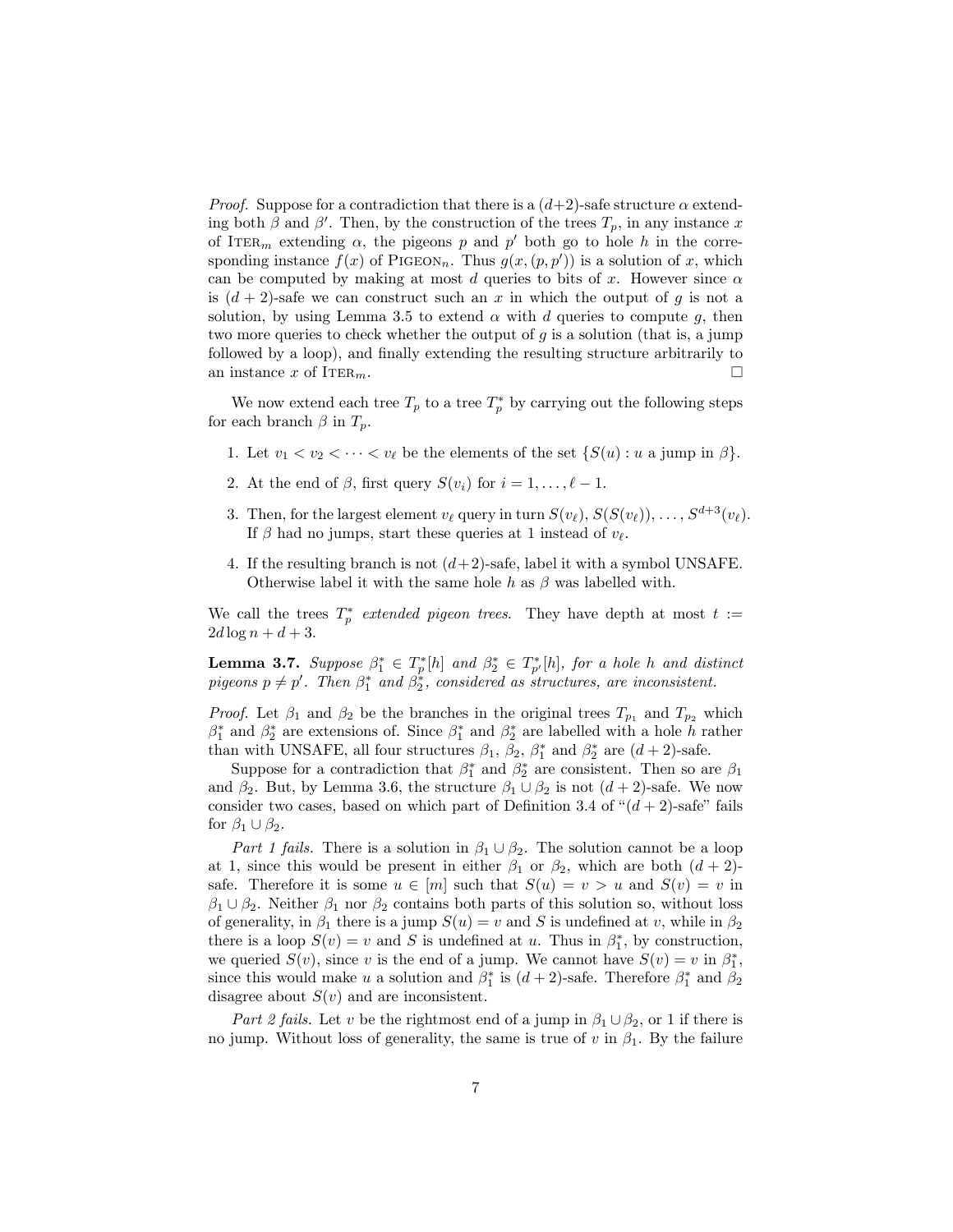of part 2., the instance  $\beta_1 \cup \beta_2$  is undefined at at most  $d+1$  points *w* in the interval  $[v + 1, m]$ , and by choice of *v* is a loop everywhere it is defined in this interval. On the other hand  $\beta_1^*$  by construction contains a sequence of  $d+3$ jumps, starting at *v*; we know these are jumps, and never hit a loop, because  $\beta_1^*$  contains no solution. Thus there must be some point in the interval, the end of one of the first  $d + 2$  jumps, which is a jump in  $\beta_1^*$  but is a loop in  $\beta_1 \cup \beta_2$ . Thus  $\beta_1^*$  and  $\beta_2$  are inconsistent.

From now on we closely follow the construction in the proof of  $[BCE^+98,$ Lemma 4. For each hole h we define a *hole* tree  $U_h$ , which is intended to find out which pigeon, if any, goes to *h*.

Let  $B_h$  be the set of all branches labelled  $h$  from among all extended pigeon trees  $T_p^*$ . These branches all have length at most  $t$  and are pairwise inconsistent, automatically if they are from the same tree and by Lemma 3.7 if they are from different trees. We will define  $U_h$  by describing the queries made while processing *B<sup>h</sup>* in several steps, at each step removing some elements and shrinking others. After the *i*th step, *B<sup>h</sup>* will consist of pairwise inconsistent structures, each of size at most  $t - i$ .

Take the first branch  $\beta$  in  $B_h$  and query  $S(v)$  on every *v* in its domain. Let  $\rho_1$  be the structure formed by the replies. For each branch  $\gamma$  in  $B_h$ , if  $\gamma$  is inconsistent with  $\rho_1$  we remove  $\gamma$  from  $B_h$ . If  $\gamma$  is consistent with  $\rho_1$ , we let *V* be the set of points on which  $\gamma$  and  $\beta$  were both defined. *V* is non-empty, as  $\gamma$ and  $\beta$  are inconsistent (or identical). Furthermore  $\rho_1$  is defined on all  $v \in V$ , since it has the same domain as  $\beta$ . Therefore  $\rho_1$  agrees with  $\gamma$  on all  $v \in V$ , since they are consistent. We shrink  $\gamma$  by removing all points in *V* from its domain.

After this first step  $B_h$  contains a set of (shrunken) branches, all consistent with  $\rho_1$  and all of length at most  $t-1$ . Furthermore they are still inconsistent with each other, since we only removed edges consistent with  $\rho_1$ . Thus we may repeat this step, taking the first nonempty branch  $\beta$  in the new  $B_h$ , querying  $S(v)$  for each *v* in its domain, getting some replies  $\rho_2$ , and again for every branch remaining in *B<sup>h</sup>* either removing or shrinking it; and so on.

After at most *t* steps, and thus at most  $t^2$  queries, we will have exhausted  $B_h$ and built a structure  $\rho_1 \rho_2 \ldots \rho_t$  which, for every branch in the original  $B_h$ , either extends it or it is inconsistent with it. If it is inconsistent with all branches in *B<sup>h</sup>* we output the symbol NONE. If it extends a branch then it extends at most one (since all branches in  $B_h$  are inconsistent with each other), and we output the pigeon whose tree that one branch came from. This completes the construction of *Uh*, and implies the following proposition.

**Proposition 3.8.** For a pigeon  $p \in [n+1]$  and a hole  $h \in [n]$ , suppose  $\beta \in T_p^*$ *and*  $\rho \in U_h$  *are consistent with each other, and*  $\beta$  *is labelled h. Then*  $\rho$  *is labelled n*. *labelled p.*

We can now define a reduction of  $ITER_m$  to  $LEFTPIGEON_n$ , that is, a pair of functions  $(f', g')$ , computed suitably by trees, such that

$$
(f'(x), y) \in \text{LEFTPIGEON}_n \longrightarrow (x, g'(x, y)) \in \text{ITER}_m.
$$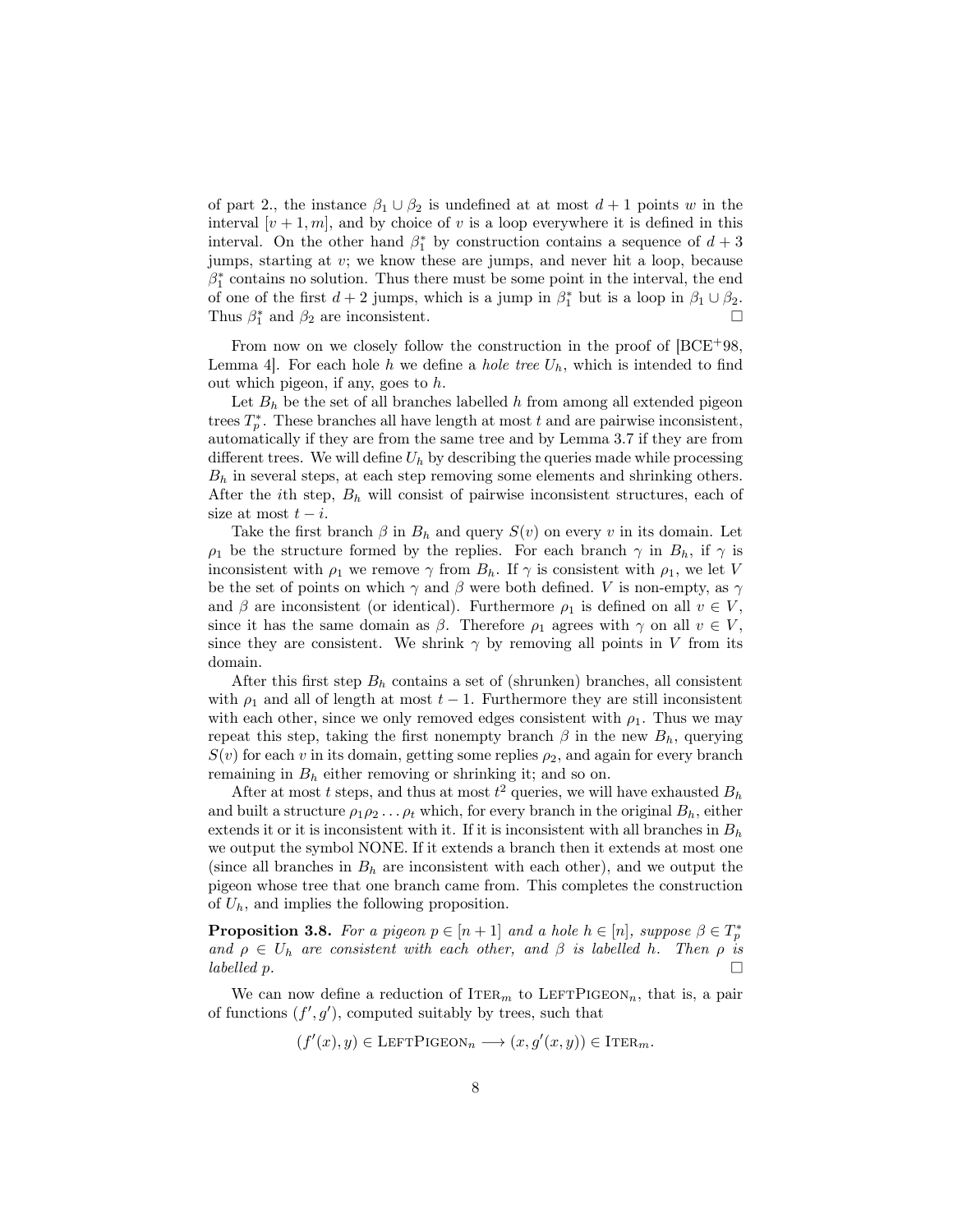To define the instance  $f'(x)$  of LEFTPIGEON<sub>n</sub> we need to specify functions  $F: [n+1] \to [n] \text{ and } G: [n] \to [n+1].$ 

We define  $F(p)$  to be the hole computed by  $T_p^*$ , or to be an arbitrary value, say 1, if we get a branch in  $T_p^*$  labelled UNSAFE. We define  $G(h)$  to be the pigeon computed by *Uh*, or to be an arbitrary value, say 1, if we get a branch in  $U_h$  labelled NONE. Note that to compute  $F(p)$  takes at most *t* queries to *S*, so to compute a bit of  $f'(x)$  that corresponds to a bit of  $F(p)$  takes at most  $t \log m$  queries to the bits of  $x$ . The calculation for  $G$  is similar.

For the function  $g'$  translating solutions to solutions, suppose  $p$  is a solution to this instance of LEFTPIGEON<sub>n</sub>, that is,  $F(p) = h$  for some h such that  $G(h) = p'$  with  $p' \neq p$ . Let  $\beta$  and  $\rho$  be the branches computed in  $T_p^*$  and  $U_h$ . The branch  $\rho$  is labelled with  $p'$ , or possibly with NONE, but is not labelled with *p*. It follows that  $\beta$  cannot be labelled with *h*, or this would contradict Proposition 3.8. Therefore  $\beta$  is labelled with UNSAFE and thus is not  $(d+2)$ safe. It follows by Lemma 3.5 that we can find a solution to the instance  $x \supseteq \beta$ of ITER<sub>*m*</sub> by making  $d+2$  more queries to *S*.

This completes the proof of Lemma 3.1.

### 4 Bounds on Sherali-Adams derivations

#### 4.1 Sherali-Adams

*Sherali-Adams* is a semi-algebraic proof system in which proofs are polynomial identities of a specific form. It is based on the linear programming hierarchy of Sherali-Adams [SA90] and it can be used to prove the unsatisfiability of a system of polynomial equations and inequalities. The definition of the proof system is modelled upon the definition of the Nullstellensatz proof system introduced in  $[BIK^+94]$ . In this paper we only need Sherali-Adams to refute systems of equations and hence we give the definition only for this restricted case.

Let  $Z = z_1, \ldots, z_m, \bar{z}_1, \ldots, \bar{z}_m$  be formal variables, which we call *literals*, where the intended meaning of  $\bar{z}_i$  is  $1 - z_i$ . Let *p* and  $p_1, \ldots, p_\ell$  be polynomials in  $\mathbb{Q}[Z]$ . A *Sherali-Adams derivation*, or SA derivation, of *p* from  $p_1, \ldots, p_\ell$ is a particular way to certify that  $p(\alpha) \geq 0$  for every assignment  $\alpha \in \{0,1\}^m$ satisfying the equations  $p_1 = 0, \ldots, p_\ell = 0$  (and satisfying  $\alpha(\bar{z}_i) = 1 - \alpha(z_i)$ ) for every *i*). This is done via writing an algebraic identity of the form

$$
p = q + \sum_{j \in [\ell]} r_j p_j + \sum_{i \in [m]} s_i (z_i^2 - z_i) + \sum_{i \in [m]} s'_i (z_i + \bar{z}_i - 1), \tag{1}
$$

where all polynomials  $q, r_i, s_i$ , and  $s'_i$  are in  $\mathbb{Q}[Z]$  and moreover all the coefficients of the polynomial *q* are non-negative. The polynomials  $z_i^2 - z_i$ ,  $z_i + \bar{z}_i - 1$ are called *Boolean axioms*1.

<sup>1</sup>Notice that we do not need the polynomials  $\bar{z}_i^2 - \bar{z}_i$  among the Boolean axioms since

$$
\bar{z}_i^2 - \bar{z}_i = (z_i^2 - z_i) + (z_i + \bar{z}_i - 1)(\bar{z}_i - z_i).
$$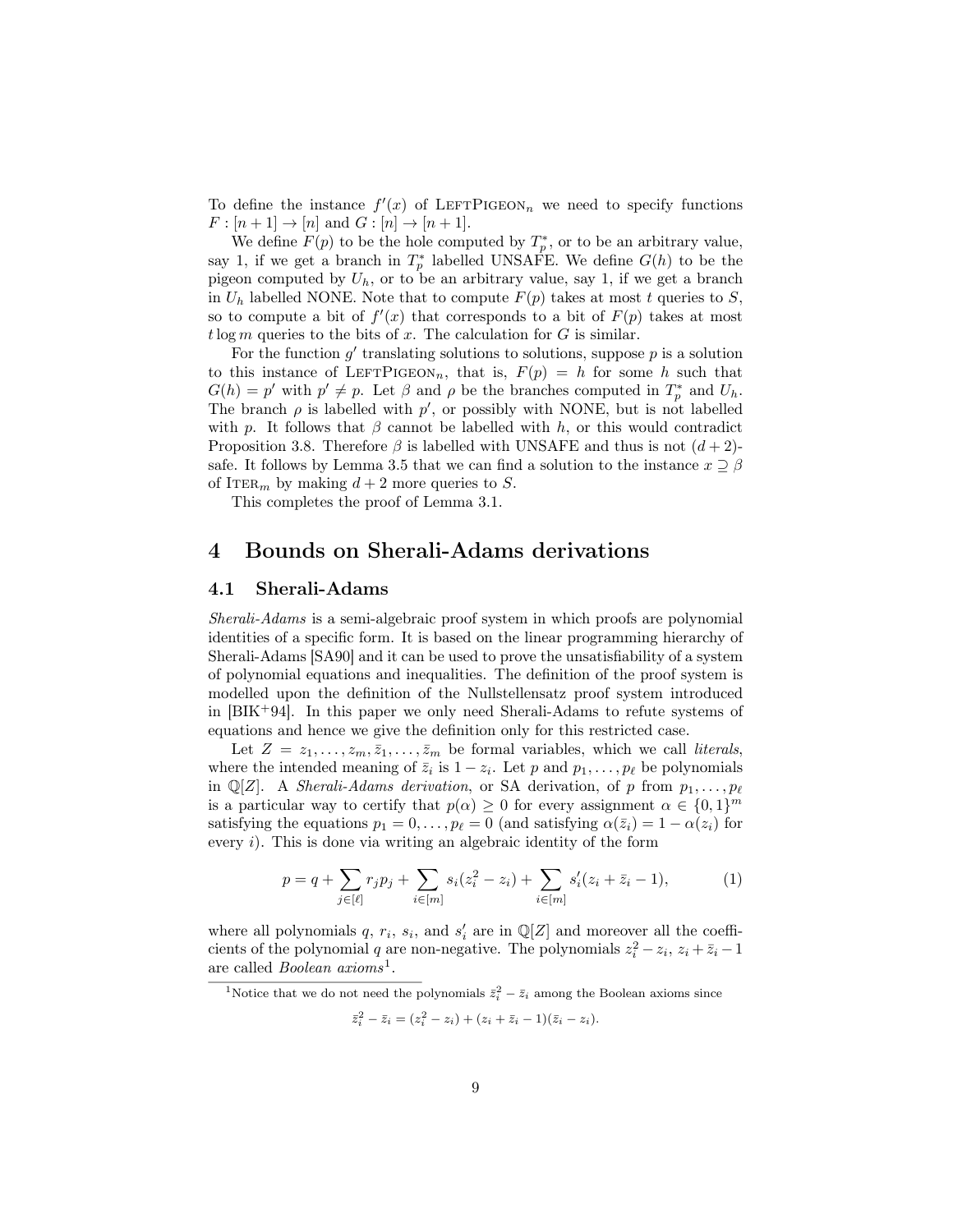Formally, the derivation is the right-hand side of equation (1) considered as a formal sum, and it is a derivation of *p* if this sum simplifies to *p* after cancellation and rearrangement of terms. The *degree* of the derivation is the degree of the right-hand side before cancellation, that is, the maximum of  $deg(q)$ ,  $deg(r_j) + deg(p_j)$ ,  $deg(s_i) + 2$  and  $deg(s'_i) + 1$ . The *size* of the derivation is the combined size of all polynomials  $q$ ,  $r_i$ ,  $s_i$ ,  $s'_i$  and  $p_j$ , where the size of a polynomial is the number of monomials in it. The *magnitude* of a proof is the maximum of the magnitudes of these polynomials, where the magnitude of a polynomial is the absolute value of its largest coefficient. Note that this is wellbehaved as long as we assume that a polynomial cannot have the same monomial appearing twice (even with different coefficients) and that we do not care here about how, for example, a coefficient is presented as a rational number.

We may also call (1) a derivation of the inequality  $p \geq 0$ , and think of the system of polynomials  $p_i$  we start with as equations  $p_i = 0$  rather than simply as polynomials. An *SA refutation* is a derivation of  $-1 \geq 0$ , which is in particular a certificate that this system of equations is unsatisfiable over the assignments  $\alpha$  we consider.

An algebraic identity like the one in (1), after applying the substitution replacing every variable  $\bar{x}_i$  with  $1 - x_i$ , is called an SA-derivation *without twin variables* (here we also no longer need the rightmost sum).

SA can be used as a system for refuting unsatifisfiable systems of polynomial equations. It is a small step from this to using it to refute unsatisfiable propositional CNF formulas, via the natural encoding of a clause  $\bigvee_{i \in I} z_i \vee \bigvee_{j \in J} \neg z_j$ as the polynomial equation  $\prod_{i\in I} \bar{z}_i \prod_{j\in J} z_j = 0$ . As a system for refuting CNFs SA is sound, in that no satisfiable CNF has a refutation, and complete, in that every unsatisfiable CNF has a refutation (but the refutation may be very big).

#### 4.2 The left pigeonhole principle

We show that the *left pigeonhole principle*, or LPHP, a formula associated with LEFTPIGEON, can be refuted efficiently in Sherali-Adams. We will use this in the next section to show essentially that any problem in  $\mathsf{PPADS}^{dt}$  can be proved total efficiently in Sherali-Adams.

Let  $\vec{T}$  be a sequence  $T_1, \ldots, T_{n+1}$  of binary decision trees, one for each pigeon  $p \in [n + 1]$ , querying Boolean variables from  $z_1, \ldots, z_m$  and outputting holes in [*n*]. Let  $\vec{U}$  be a similar sequence  $U_1, \ldots, U_n$  of trees, one for each hole  $h \in [n]$ , outputting pigeons in  $[n+1]$ . In these trees, outgoing edges from a query to  $z_i$ are labelled with literals  $z_i$  or  $\overline{z}_i$  rather than  $z_i = 1$  or  $z_i = 0$ . We identify a branch *b* in a tree *T* with the set of literals occurring along the branch, or with the monomial formed by this set.

We could introduce  $LPHP_n$  as a CNF, but it is more convenient to treat it from the beginning as a set of monomials.

**Definition 4.1.** *The formula*  $LPHP_n(\vec{T}, \vec{U})$  *consists of, for each pigeon p and* hole h, for each  $b \in T_p[h]$  and  $c \in U_h[\neg p]$  such that b and c are consistent, the *monomial bc.*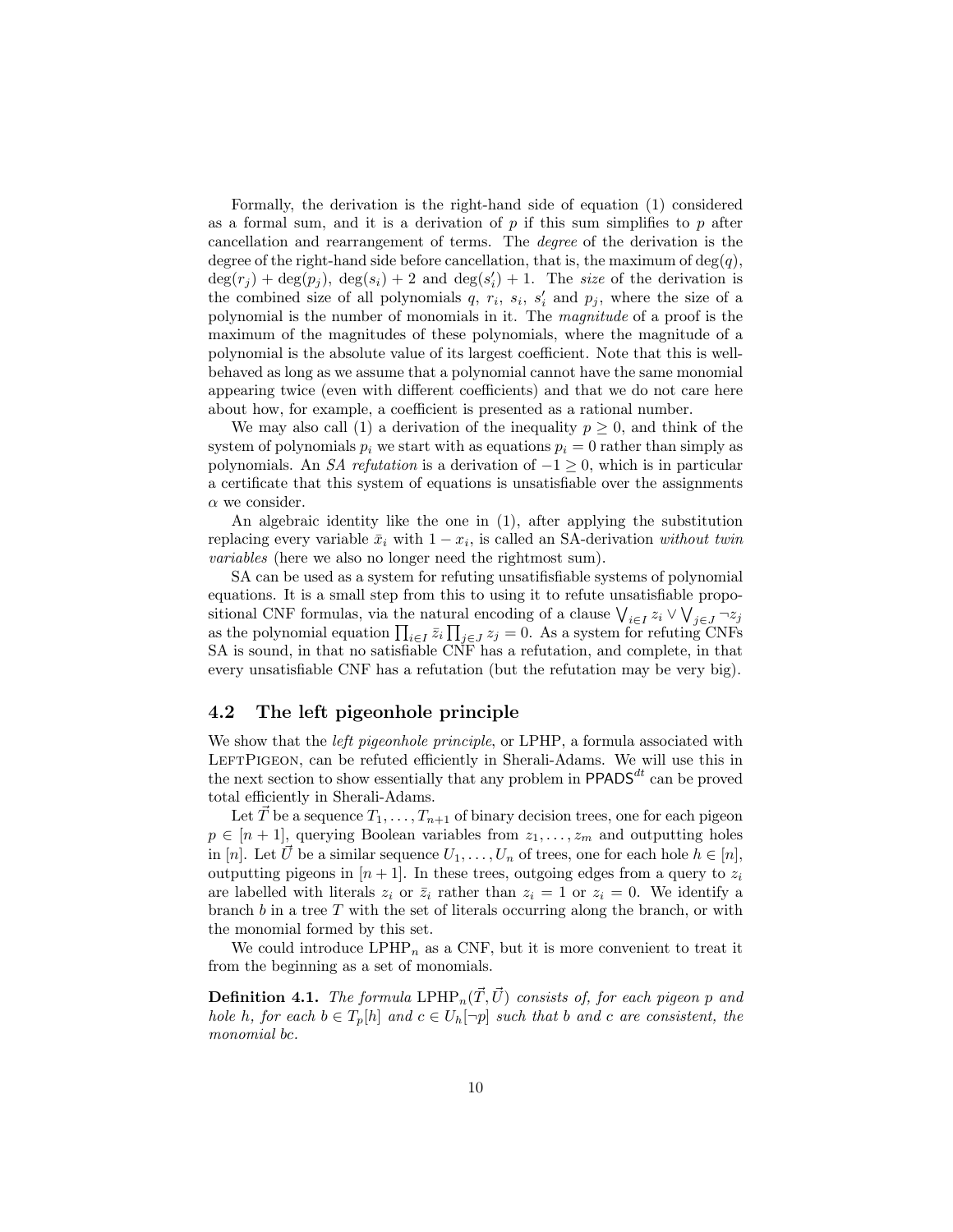We will call these monomials *bc* the *axioms* of  $LPHP_n$ . Recall that each should be semantically understood as the equation  $bc = 0$ , expressing that some literal in *b* or *c* is 0. The formula expresses that if  $F : [n+1] \rightarrow [n]$  and  $G: [n] \to [n+1]$  are the functions specified by  $\vec{T}$  and  $\vec{U}$ , then  $G(F(p)) = p$  for all  $p \in [n+1]$ . To confirm that it expresses what it is supposed to, let p be any pigeon and suppose we have an assignment  $x$  to  $Z$  in which  $p$  goes to  $h$ , that is, some branch *b* in  $T_p[h]$  evaluates to 1. Then the axioms of LPHP<sub>n</sub> guarantee that every branch *c* in  $U_h[\neg p]$  evaluates to 0, so the (unique) branch of  $U_h$  which evaluates to 1 in  $x$  must be labelled  $p$ . Note that  $LPHP_n$  is not symmetrical between pigeons and holes.

A useful fact about any tree *T* querying Boolean variables is that its branches sum to 1 modulo the Boolean axioms. Precisely, if *T* has depth *d*, then by induction on *d* we get that  $\sum_{b \in T} b = 1 + q_T$  where  $q_T$  is a "remainder" polynomial of the form  $\sum_{i\in[m]} s_i(z_i + \overline{z_i} - 1)$ , of degree *d* and of magnitude and size at most  $O(2<sup>d</sup>)$ . In particular, we always have

$$
\sum_{b \in T[h]} b + \sum_{b \in T[\neg h]} b = 1 + q_T. \tag{2}
$$

Another useful fact is that given inconsistent monomials *b* and *c*, then *bc* is 0 modulo the Boolean axioms. Precisely,  $bc = mz_i\overline{z}_i$  for some monomial *m* and variable  $z_i$  and thus

$$
bc = mz_i(z_i + \bar{z}_i - 1) - m(z_i^2 - z_i) . \tag{3}
$$

**Lemma 4.2.** LPHP<sub>n</sub> $(\vec{T}, \vec{U})$  *has an SA refutation of degree 2d and magnitude and size* poly $(n, 2^d)$ *, where d is a bound on the depth of all trees in*  $\vec{T}, \vec{U}$ *.* 

*Proof.* Let us introduce the notation  $\sum S$  for the sum of a set *S* of branches. We define degree-*d* polynomials

$$
F(p,h) := \sum T_p[h]
$$
 and  $G(h,p) := \sum U_h[p].$ 

Then  $F(p, h)$  evaluates to 1 precisely if  $F(p) = h$ , and  $G(h, p)$  evaluates to 1 precisely if  $G(h) = p$ . Thus the LPHP<sub>n</sub> axioms semantically imply that  $F(p, h) \leq$  $G(h, p)$ . We show that this inequality has a small SA derivation.

Shortening  $F(p, h)$  to  $F$  and  $G(h, p)$  to  $G$ , we have

$$
F - FG = F(1 - \sum U_h[p]) = F(\sum U_h[\neg p] - q_{U_h})
$$
  
= 
$$
(\sum T_p[h])(\sum U_h[\neg p]) - Fq_{U_h}
$$

where we used  $(2)$  for the second equality. We similarly have

$$
G - FG = G(1 - \sum T_p[h]) = (\sum U_h[p])(\sum T_p[\neg h]) - Gq_{T_p}.
$$

Thus

$$
G-F=(\sum U_h[p])(\sum T_p[\neg h])-(\sum T_p[h])(\sum U_h[\neg p])+Fq_{U_h}-Gq_{T_p}.
$$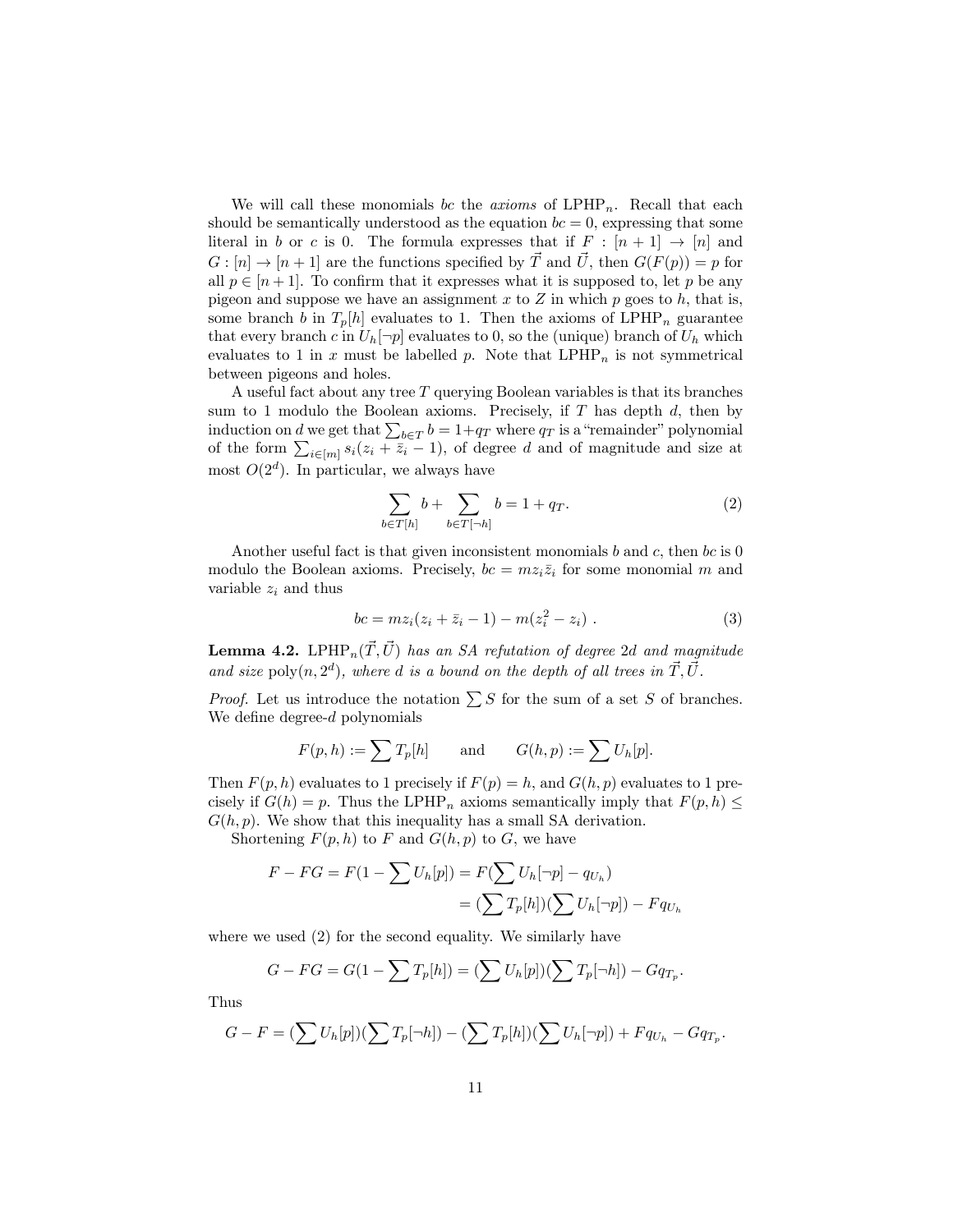This has the form of an SA derivation of  $G(h, p) - F(p, h) \geq 0$ , as follows. The first product expands out to a sum of monomials with positive coefficients. Any term in the second product has the form *bc* for  $b \in T_p[h]$  and  $c \in U_h[\neg p]$ , where either *b* and *c* are consistent, in which case *bc* is an axiom of  $LPHP_n$ , or they are inconsistent, in which case *bc* is a combination of Boolean axioms by (3). Finally  $F q_{U_h}$  and  $G q_{T_p}$  are combinations of Boolean axioms. The whole expression on the right has degree at most 2*d*. Let us call it  $J(p, h)$ .

Now consider the expression

$$
\sum_{h \in [n]} \sum_{p \in [n+1]} G(h, p) - \sum_{p \in [n+1]} \sum_{h \in [n]} F(p, h).
$$

On the one hand, this is equal to  $\sum_{p \in [n+1]} \sum_{h \in [n]} J(p, h)$ . On the other hand,<br> $\sum_{p \in [n+1]} G(h, p)$  is now the sum  $\sum U_h$  of all branches of  $U_h$ , and thus equals  $1+q_{U_h}$  by (2), and similarly  $\sum_{h\in[n]} F(p,h) = 1+q_{T_p}$ . Combining all the above and observing that  $\sum_{h \in [n]} 1 - \sum_{p \in [n+1]} 1 = -1$ , we get

$$
-1 = \sum_{p \in [n+1]} \sum_{h \in [n]} J(p, h) - \sum_{h \in [n]} q_{U_h} + \sum_{p \in [n+1]} q_{T_p}
$$

which is the desired SA refutation.

# 4.3 PLS*dt* ∕⊆ PPP*dt*

In Section 3 we showed how PLS<sup>dt</sup>  $\varphi$  PPP<sup>dt</sup> follows from the result PLS<sup>dt</sup>  $\varphi$ **PPADS<sup>dt</sup>** of [GHJ+22] together with our main technical Lemma 3.1. In this section we give <sup>a</sup> more self-contained argument, deriving PLS*dt* ∕⊆ PPP*dt* directly from the proof-complexity lower-bound shown in  $\left[ \text{GHJ}^+22 \right]$  on SA refutations of a CNF formula associated with Sink-of-DAG. Our proof is similar to that in  $[GHJ+22]$ , except that we use LPHP where they use a formula associated with Sink-of-Line. Similar TFNP separations based on proof-complexity bounds are shown in  $[BCE+98, BOM04]$ .

 $\mathbf{Definition 4.3.}$   $Suppose (R_n)_{n \in \mathbb{N}}$  *is a search problem in*  $\mathsf{TFNP}^{dt}$ *, where for* each n we have  $R_n \subseteq \{0,1\}^{m_n} \times O_n$ , with  $(x, y) \in R_n$  decided by a decision tree  $T_y$  *of depth* polylog $(n)$ *, querying bits of x. The associated CNF is* 

$$
\mathrm{CNF}(R_n) := \bigwedge_{y \in \mathcal{O}_n} \bigwedge_{b \in T_y[1]} \neg b ,
$$

*where*  $\neg b$  *is the clause saying that "some edge in b is false". Precisely,*  $CNF(R_n)$ *uses literals from Z (as x is reserved as a name for a binary string). We let B be* the conjunction of  $\{z_i : x_i = 1 \text{ is an edge in } b\}$  and  $\{\bar{z}_i : x_i = 0 \text{ is an edge in } b\}$ *and take ¬b to be the negation of B.*

By the bounds in the definition of a  $\mathsf{TFNP}^{dt}$  problem,  $\mathsf{CNF}(R_n)$  has  $q \text{poly}(n)$ many variables and width polylog(*n*). It expresses that the instance  $x \in$ 

 $\Box$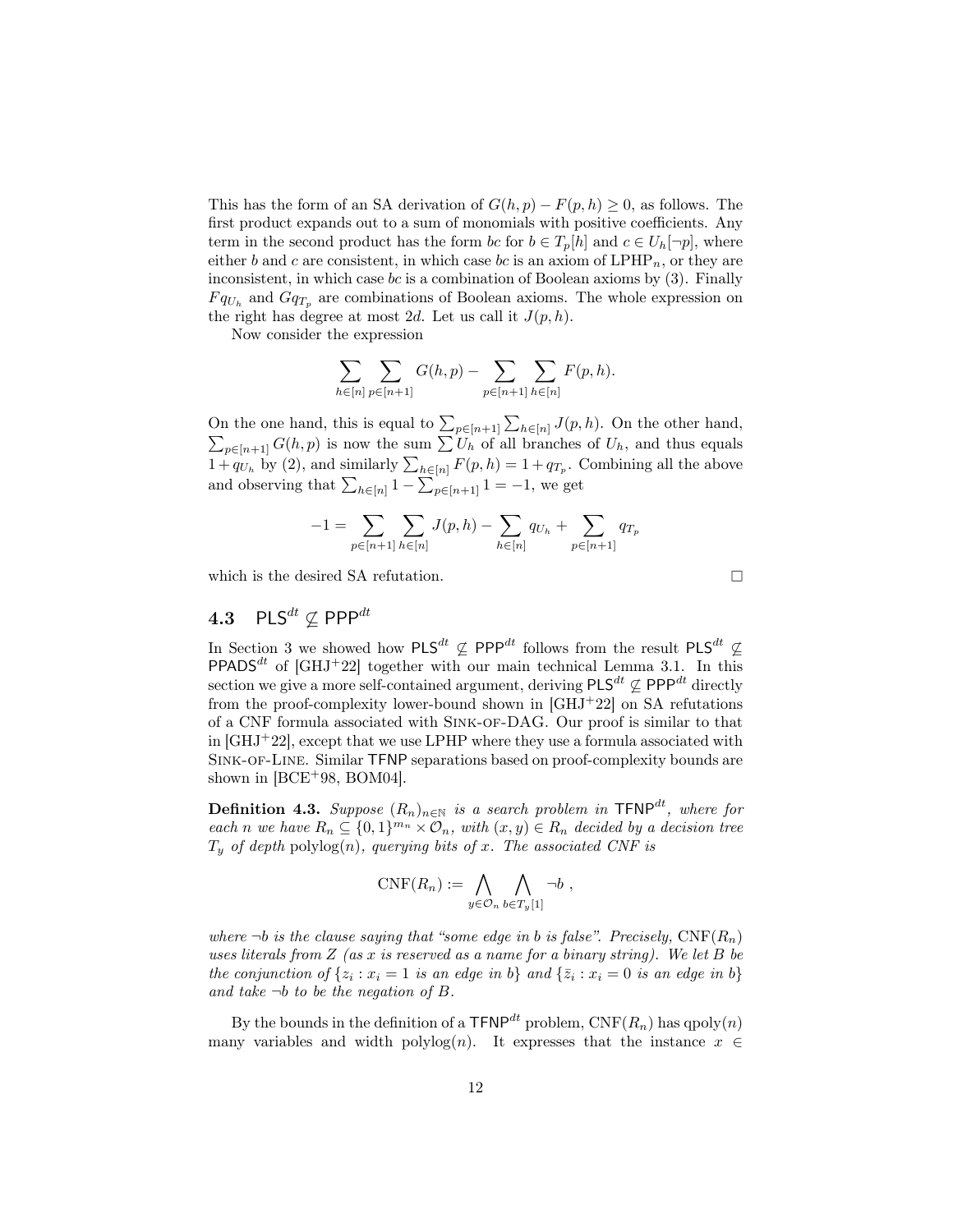$\{0,1\}^{m_n}$  given by the variables *Z* is such that  $T_y(x) = 0$  for all  $y \in \mathcal{O}_n$ ; in other words, that it has no solution. Since  $R_n$  is total, it is unsatisfiable.

As before, we will also treat this CNF as a system of polynomial equations. Let  $\text{CNF}^*(R_n)$  be this system of equations after making the substitution  $\bar{z}_i \mapsto (1-z_i)$  for each literal  $z_i$ . Now we can state the lower bound from  $[GHJ+22]$  that we will use.

**Proposition 4.4** ([GHJ<sup>+</sup>22, Lemma 3]). *Any refutation of*  $CNF^*(SINK-OF- DAG_{n^2})$ *in SA without twin variables in degree*  $n^{o(1)}$  *must have magnitude*  $2^{\Omega(n)}$ *.* 

Corollary 4.5. Any refutation of  $CNF(SINK-OF-DAG_n^2)$  in SA (with twin *variables) in degree* polylog(*n*) *must have magnitude*  $2^{\Omega(n)}$ *.* 

*Proof.* For each polynomial *r* in such a refutation, let *r*<sup>∗</sup> be *r* after applying all substitutions  $\bar{z}_i \mapsto (1-z_i)$  and simplifying the result so that the polynomial is again written as a sum of monomials, none of which occurs twice, even with different coefficients. This operation does not increase degree, but it may increase magnitude; for example if *r* is  $z_i - \bar{z}_i$  then  $r^*$  is  $2z_i - 1$ . However it increases the magnitude by at most  $2^{\deg(r)}$ , since this is the number of monomials in  $r$ that can contribute to a single monomial in *r*∗.  $\Box$ 

We introduce one more search problem, that of finding a falsified clause in an unsatisfiable CNF, given an assignment. This is essentially the inverse of the operation  $CNF(R_n)$  above that turns a search problem into a CNF.

**Definition 4.6** (Search $(\varphi_n)$ ). Let  $\varphi_n$  be an unsatisfiable CNF  $C_1 \wedge \cdots \wedge C_{\ell}$ , *over*  $m_n$  *variables.* The falsified clause search problem for  $\varphi$  *is the relation* Search( $\varphi_n$ ) ⊆ {0,1}<sup>*m<sub>n</sub>*</sup> × [ℓ] *where an instance*  $x \in \{0,1\}^{m_n}$  *encodes a Boolean assignment to the variables of*  $\varphi$ *, and*  $(x, i) \in$  Search $(\varphi_n)$  *if and only if the clause*  $C_i$  *is falsified by x.* 

**Proposition 4.7.** *Suppose*  $(R_n)_{n \in \mathbb{N}}$  *is a search problem in*  $\text{TFNP}^{dt}$ *. Then*  $\text{Search}(\text{CNF}(R_n)) \leq R_n$  *for each n*.

*Proof.* For *x* an instance of Search( $\text{CNF}(R_n)$ ), suppose  $(x, y) \in R_n$ . We run the tree  $T_y$  verifying  $(x, y) \in R_n$  to find which branch is true in *x*, and this tells us which clause of  $CNF(R_n)$  is false. which clause of  $CNF(R_n)$  is false.

The next result is an alternative way to prove the result in [GHJ+22, Lemma 7]. That is, if a problem is in  $PPADS<sup>dt</sup>$  then its CNF has small SA refutations.

**Lemma 4.8.** Suppose  $\varphi$  is a *r*-CNF and Search( $\varphi$ )  $\leq_d$  LEFTPIGEON<sub>*m*</sub>, *where*  $r, d \in \text{polylog}(m)$ . Then  $\varphi$  has a SA refutation of degree  $\text{polylog}(m)$  and mag $nitude qpoly(m)$ .

Before proving the lemma we derive our main result.

Restated Theorem 1.2.  $\mathsf{PLS}^{dt} \not\subseteq \mathsf{PPP}^{dt}$ .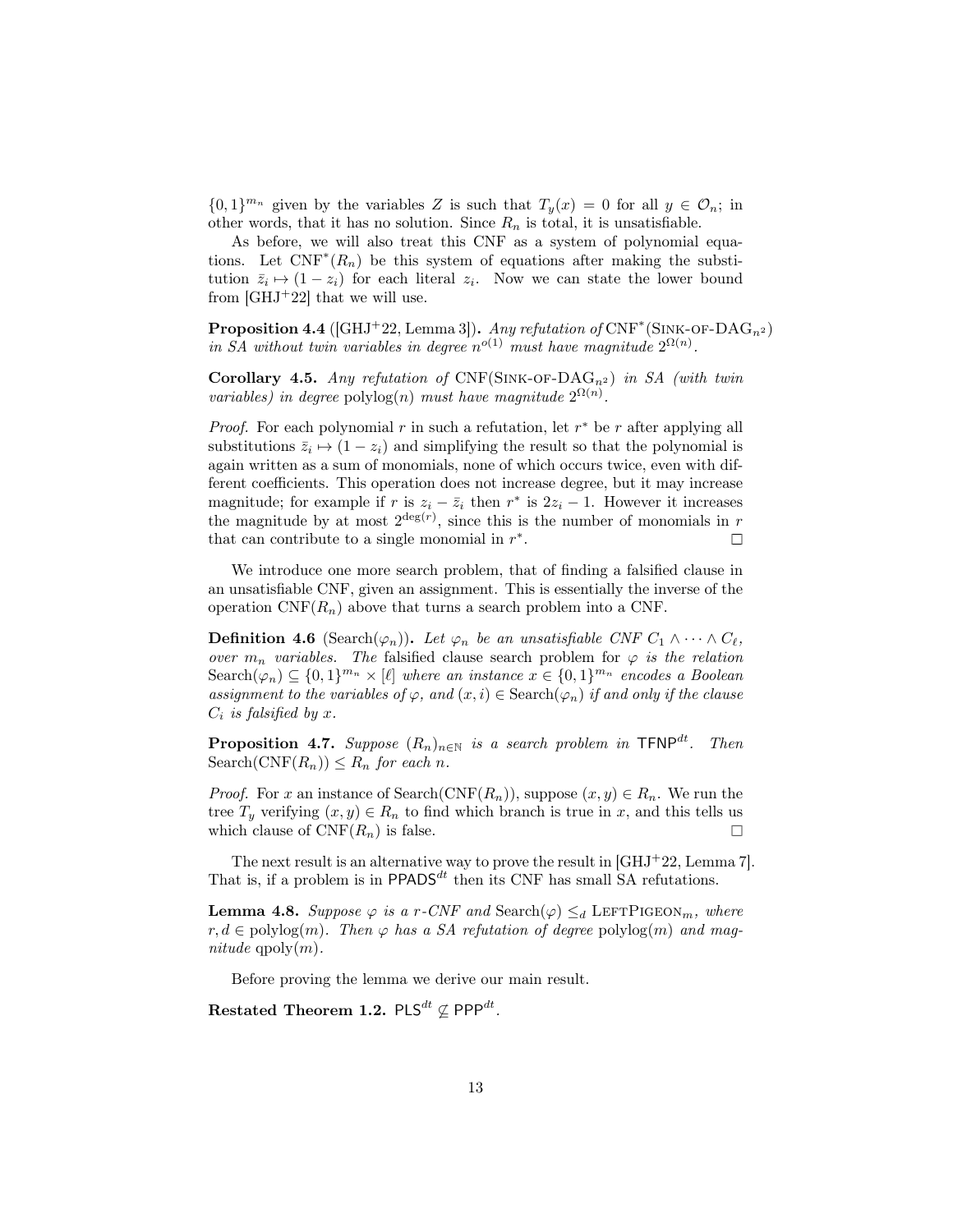*Proof.* Suppose that  $PLS^{dt} \subseteq PPP^{dt}$ . Then in particular ITER  $\leq$  PIGEON. Thus for all *n* there exists  $m \in \text{qpoly}(n)$  such that  $\text{ITER}_{n^4} \leq \text{PIGEON}_m$ . By Lemma 3.1, in fact  $IrER_{n^4} \leq \text{LETPIGEON}_m$ .

Proposition 2.6 tells us that SINK-OF-DA $G_{n^2} \leq \text{ITER}_{n^4}$ , which implies that SINK-OF-DA $G_{n^2} \leq$  LEFTPIGEON<sub>m</sub>. Thus by Proposition 4.7 we conclude

Search(CNF(SINK-OF- DAG<sub>n<sup>2</sup></sub>)) 
$$
\leq
$$
 LEFTPIGEDN<sub>m</sub>.

We can now apply Lemma 4.8, which tells us that  $CNF(SINK-OF- DAG<sub>n</sub><sup>2</sup>)$  has  $polylog(n)$ -degree,  $qpoly(n)$ -magnitude SA refutations. This contradicts Corollary 4.5.  $\Box$ 

We now prove Lemma 4.8.

*Proof* of *Lemma* 4.8. Suppose  $\varphi$  is an *r*-CNF such that Search( $\varphi$ ) is reducible to LEFTPIGEON<sub>*m*</sub> by some depth-*d* reduction  $(f, g)$ . We will use this reduction, together with the SA refutation of  $LPHP_m$  in Lemma 4.2, to construct an efficient SA refutation of  $\varphi$ .

For any assignment *x* to the variables of  $\varphi$ , the reduction gives us  $f(x)$ defining an instance  $F$ ,  $G$  of LEFTPIGEON<sub>*m*</sub>. To find  $F(p)$  we need to read log *n* bits of  $f(x)$ , each computed by a tree of depth *d* querying *x*. Therefore we can compute  $F(p)$  by such a tree of depth  $d \log m$ . Let  $T_p$  be this tree, and let  $U_h$ be a similar tree computing *G*(*h*).

We extend  $T_p$  (but not  $U_h$ ) as follows. At the end of each branch in  $T_p$  we run the tree for  $g(x, p)$ , getting some output *i* naming a clause  $C_i$  of  $\varphi$ . Then we query *x* at the location of every variable in  $C_i$ . At the end we output whichever hole labelled the original branch in  $T_p$ , so the tree still computes  $F(p)$ . Its depth is now at most  $e := d \log m + d + r \in \text{polylog}(m)$ .

We make a final change to each  $T_p$  and  $U_h$ , which is to replace the labels  $x_i = 1$  or  $x_i = 0$  on the edges with literals  $z_i$  or  $\overline{z_i}$ . By Lemma 4.2 the formula LPHP<sub>*m*</sub>( $\overline{T}$ , $\overline{U}$ ) has an SA refutation of degree 2*e* and magnitude poly(*m*, 2<sup>*e*</sup>). We will show that every axiom of  $LPHP_m(\vec{T}, \vec{U})$  is a weakening of some clause of  $\varphi$ . The lemma follows immediately.

Consider any such axiom. It has the form  $bc = 0$ , for  $b \in T_p[h]$  and  $c \in U_h[\neg p]$ , where *b* and *c* are consistent. Let *x* be any total assignment setting  $bc = 1$ . Since  $T_p$  computes  $F(p)$  and  $U_h$  computes  $G(h)$  it follows that, in the corresponding instance  $f(x)$  of LEFTPIGEON<sub>*m*</sub>, we have  $F(p) = h$  but  $G(h) \neq p$ . Thus *p* is a solution of  $f(x)$ , so  $g(p, x)$  is the index of a clause  $C_i$  in  $\varphi$  which is false in *x*. Suppose we are evaluating the tree  $T_p$  on *x*. We go along the branch *b*. By construction as we go we query every literal in  $C_i$ , and since  $C_i$  is false in *x*, all these literals are recorded as false along *b*. Thus *b* is a weakening of the monomial corresponding to the clause  $C_i$ .  $\Box$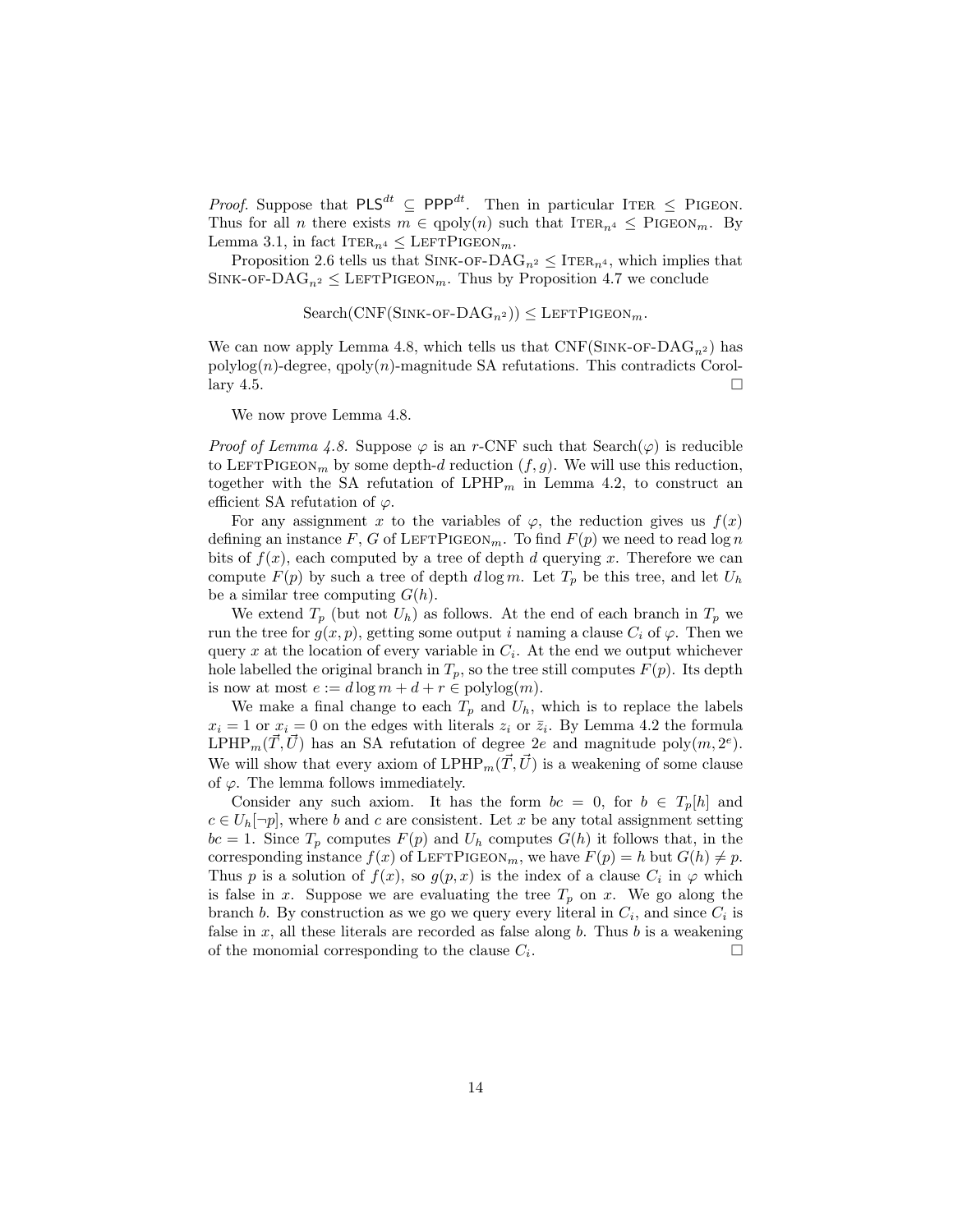### References

- [BCE+98] Paul Beame, Stephen Cook, Jeff Edmonds, Russell Impagliazzo, and Toniann Pitassi. The relative complexity of NP search problems. *Journal of Computer and System Sciences*, 57(1):3 – 19, 1998.
- [BIK+94] P. Beame, R. Impagliazzo, J. Krajicek, T. Pitassi, and P. Pudlak. Lower bounds on Hilbert's Nullstellensatz and propositional proofs. In *Proceedings 35th Annual Symposium on Foundations of Computer Science*, pages 794–806, 1994.
- [BJ12] Samuel R. Buss and Alan S. Johnson. Propositional proofs and reductions between NP search problems. *Annals of Pure and Applied Logic*, 163(9):1163–1182, 2012.
- [BK94] Samuel R. Buss and Jan Krajíček. An application of Boolean complexity to separation problems in bounded arithmetic. *Proceedings of the London Mathematical Society*, 3(1):1–21, 1994.
- [BOM04] J. Buresh-Oppenheim and T. Morioka. Relativized NP search problems and propositional proof systems. In *Proceedings. 19th IEEE Annual Conference on Computational Complexity*, pages 54–67, Los Alamitos, CA, USA, 2004. IEEE Computer Society.
- [GHJ<sup>+</sup>22] Mika Göös, Alexandros Hollender, Siddhartha Jain, Gilbert Maystre, William Pires, Robert Robere, and Ran Tao. Separations in proof complexity and TFNP. *CoRR*, abs/2205.02168, 2022.
- [JPY88] David S. Johnson, Christos H. Papadimitriou, and Mihalis Yannakakis. How easy is local search? *Journal of Computer and System Sciences*, 37(1):79–100, 1988.
- [MP91] Nimrod Megiddo and Christos H. Papadimitriou. On total functions, existence theorems and computational complexity. *Theoretical Computer Science*, 81(2):317–324, 1991.
- [Pap94] Christos H. Papadimitriou. On the complexity of the parity argument and other inefficient proofs of existence. *Journal of Computer and System Sciences*, 48(3):498–532, 1994.
- [SA90] Hanif D. Sherali and Warren P. Adams. A hierarchy of relaxations between the continuous and convex hull representations for zero-one programming problems. *SIAM Journal on Discrete Mathematics*, 3(3):411–430, 1990.

### A Postponed reductions

**Proposition A.1.** ITER<sub>n</sub>  $\leq$  SINK-OF-DAG<sub>n</sub>  $\leq$  ITER<sub>n</sub><sup>2</sup>.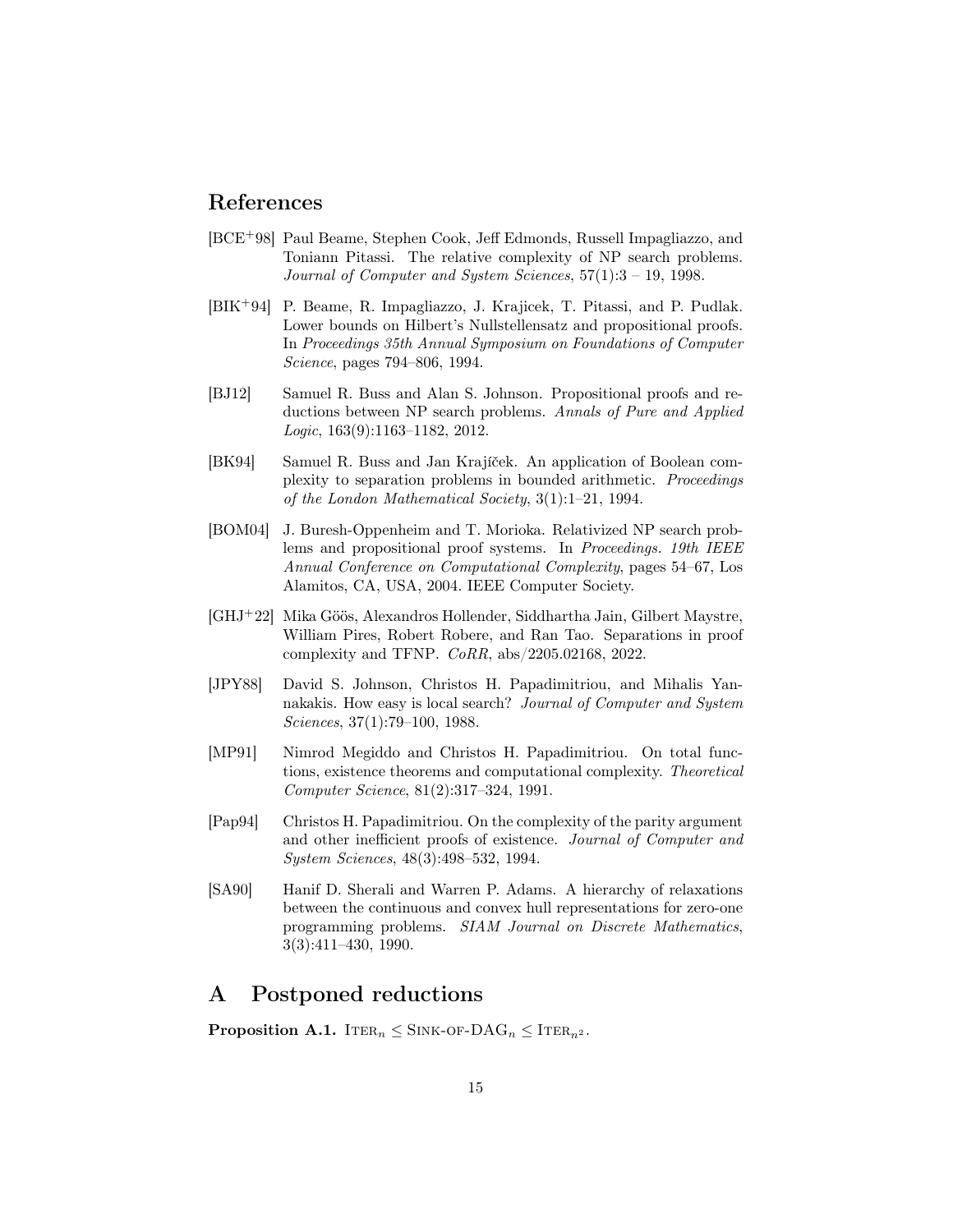*Proof.* Given an instance *x* of ITER<sub>n</sub>, that is, a function  $S : [n] \rightarrow [n]$  with  $S(i) \geq i$ , we define an instance for SINK-OF-DAG<sub>n</sub> as the following function  $S' : [n] \times [n] \rightarrow ([n] \cup \{\text{null}\})$ :

$$
S'(i,j) = \begin{cases} S(j) & \text{if } j \ge i \text{ and } S(j) > j \\ \text{null} & \text{otherwise} \end{cases}
$$

The function *f* maps *x* to an encoding of *S*′ . To describe the function *g* mapping solutions of  $f(x)$  to solutions of x, we consider the three kinds of solutions to SINK-OF-DAG<sub>n</sub>. If  $(1, 1)$  is a solution with  $S'(1, 1) =$  null, then  $S(1) = 1$  and 0 is a solution of the ITER<sub>n</sub> instance. If  $(n, j)$  is a solution with  $S'(n, j) \neq \text{null}$ , then  $j = n$  and  $S(n) > n$ , which is impossible. Lastly if  $(i, j)$  is a solution with  $i < n$ ,  $S'(i,j) \neq \text{null}$  and  $S'(i+1, S'(i,j)) = \text{null}$ , then  $j \geq i$  and  $S'(i,j) = S(j) > j$ , but either  $S(j) < i+1$ , which is impossible, or  $S(S(j)) = S(j)$ , in which case *j* is a solution of the  $ITER_n$  instance.

For the other direction, given an instance of  $\text{SINK-OF-DAG}_n$ , that is, a function  $S : [n] \times [n] \rightarrow ([n] \cup \{null\})$ , we use the mapping  $(i, j) \mapsto n(i-1) + j$ that maps the rows of grid  $[n] \times [n]$  into successive blocks along a single row  $[n^2]$ . We define an instance of ITER<sub>n<sup>2</sub></sup> as the following function  $S' : [n^2] \to [n^2]$ :</sub>

$$
S'(u) = \begin{cases} S(i,j) & \text{if } u = n(i-1) + j \text{ and } S(i,j) \neq \text{null} \\ u & \text{otherwise} \end{cases}
$$

If *u* is a solution of the ITER<sub>n<sup>2</sub></sup> instance then the corresponding  $(i, j)$  is a solution</sub> of the SINK-OF-DA $G_n$  instance.  $\Box$ 

#### **Proposition A.2.** LEFTPIGEON<sub>n</sub>  $\leq$  SINK-OF-LINE<sub>n+1</sub>  $\leq$  LEFTPIGEON<sub>n</sub>.

*Proof.* For the purpose of these reductions we will make a cosmetic change to LEFTPIGEON<sub>n</sub>, defining the set of holes to be  $\{2, \ldots, n+1\}$  rather than [*n*]. The set of pigeons remains as  $[n+1]$ .

The reduction of  $\text{LEFTPIGEON}_n$  to SINK-OF-LINE<sub>n+1</sub> is trivial. Given an instance *F*, *G* of LEFTPIGEON<sub>n</sub>, we define an instance *S*, *P* of SINK-OF-LINE<sub>n+1</sub></sub> by  $S(u) = F(u)$  and  $P(u) = G(u)$  (and  $P(1) = 1$ ). Suppose *u* is a solution to this new instance. If  $G(F(u)) \neq u$  then *u* is already a solution to the LEFTPIGEON<sub>n</sub> instance. Otherwise, *u* has out-degree 1. Since *u* is a solution to SINK-OF-LINE<sub>n+1</sub>, it must be that  $u = 1$  and 1 has in-degree 1, and in particular  $F(w) = 1$  for some *w*. But this is impossible.

For the other direction, given an instance  $S$ ,  $P$  of SINK-OF-LINE<sub>n+1</sub>, we put

$$
F(u) = \begin{cases} S(u) & \text{if } P(S(u)) = u \\ u & \text{otherwise} \end{cases} \qquad G(v) = \begin{cases} P(v) & \text{if } S(P(v)) = v \\ v & \text{otherwise.} \end{cases}
$$

Formally *F* should only take values in the interval  $\{2, \ldots, n+1\}$ , to match our definition of LEFTPIGEON<sub>n</sub>. Note that if  $F(u) = 1$  then either  $S(u) = 1$  and  $P(1) = u$ , so 1 has in-degree 1, or  $u = 1$  and  $P(S(1)) \neq 1$ , so 1 has out-degree 0.